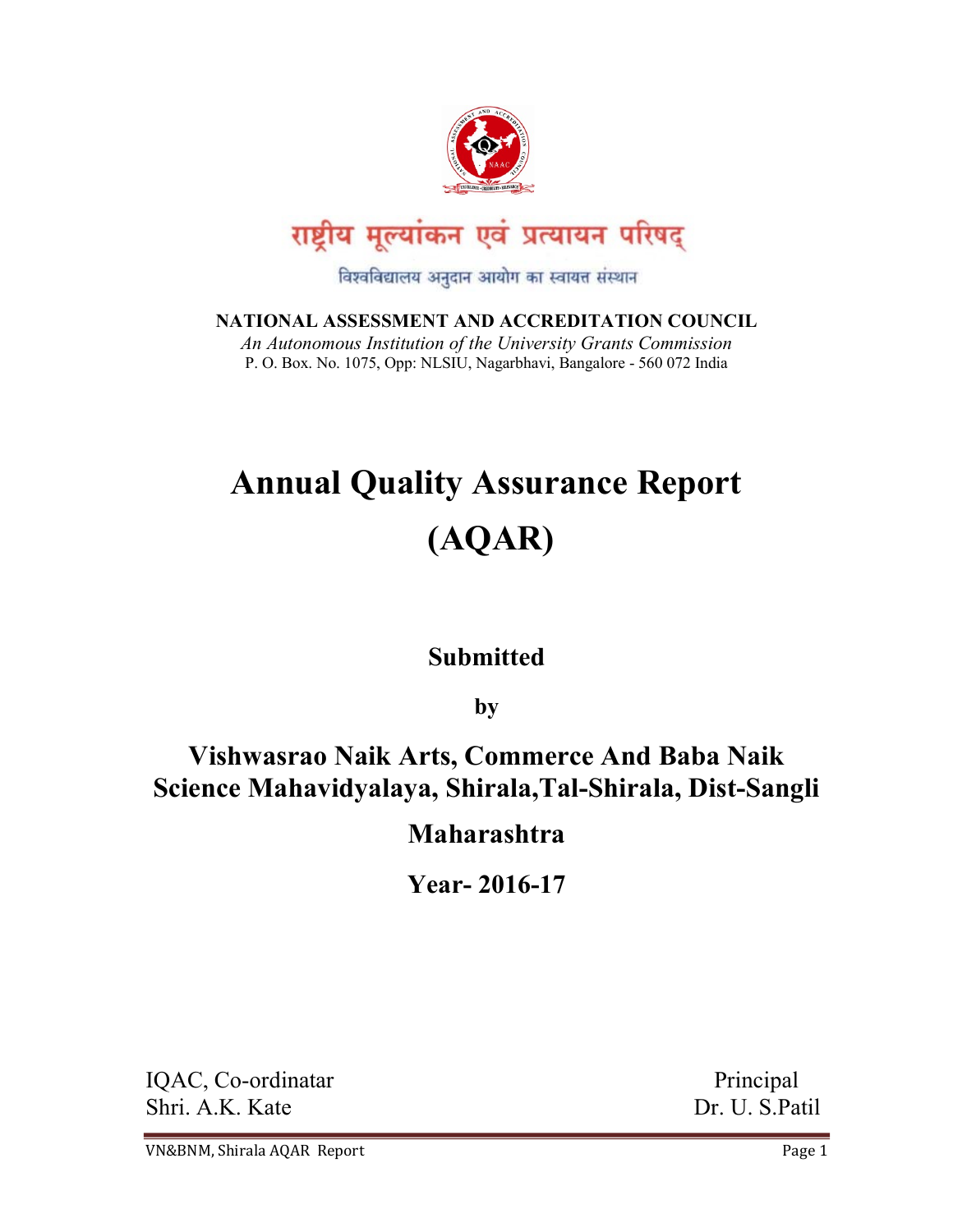# The Annual Quality Assurance Report (AQAR) of the IQAC

### $Part - A$

### 1. Details of the Institution

| 1.1 Name of the Institution          | Vishwasrao Naik Arts, Commerce And Baba Naik Science<br>Mahavidyalaya, Shirala |  |  |  |
|--------------------------------------|--------------------------------------------------------------------------------|--|--|--|
| 1.2 Address Line 1                   | At post Shirala                                                                |  |  |  |
| Address Line 2                       | Tal Shirala                                                                    |  |  |  |
| City/Town                            | Dist Sangli                                                                    |  |  |  |
| State                                | Maharashtra                                                                    |  |  |  |
| Pin Code                             | 415408                                                                         |  |  |  |
| Institution e-mail address           | vishwasraonaik@rediffmail.com                                                  |  |  |  |
| Contact Nos.                         | 9422343711                                                                     |  |  |  |
| Name of the Head of the Institution: | Prin. Dr. U.S Patil                                                            |  |  |  |
| Tel. No. with STD Code:              | 02345-272107                                                                   |  |  |  |
| Mobile:                              | 9422040144                                                                     |  |  |  |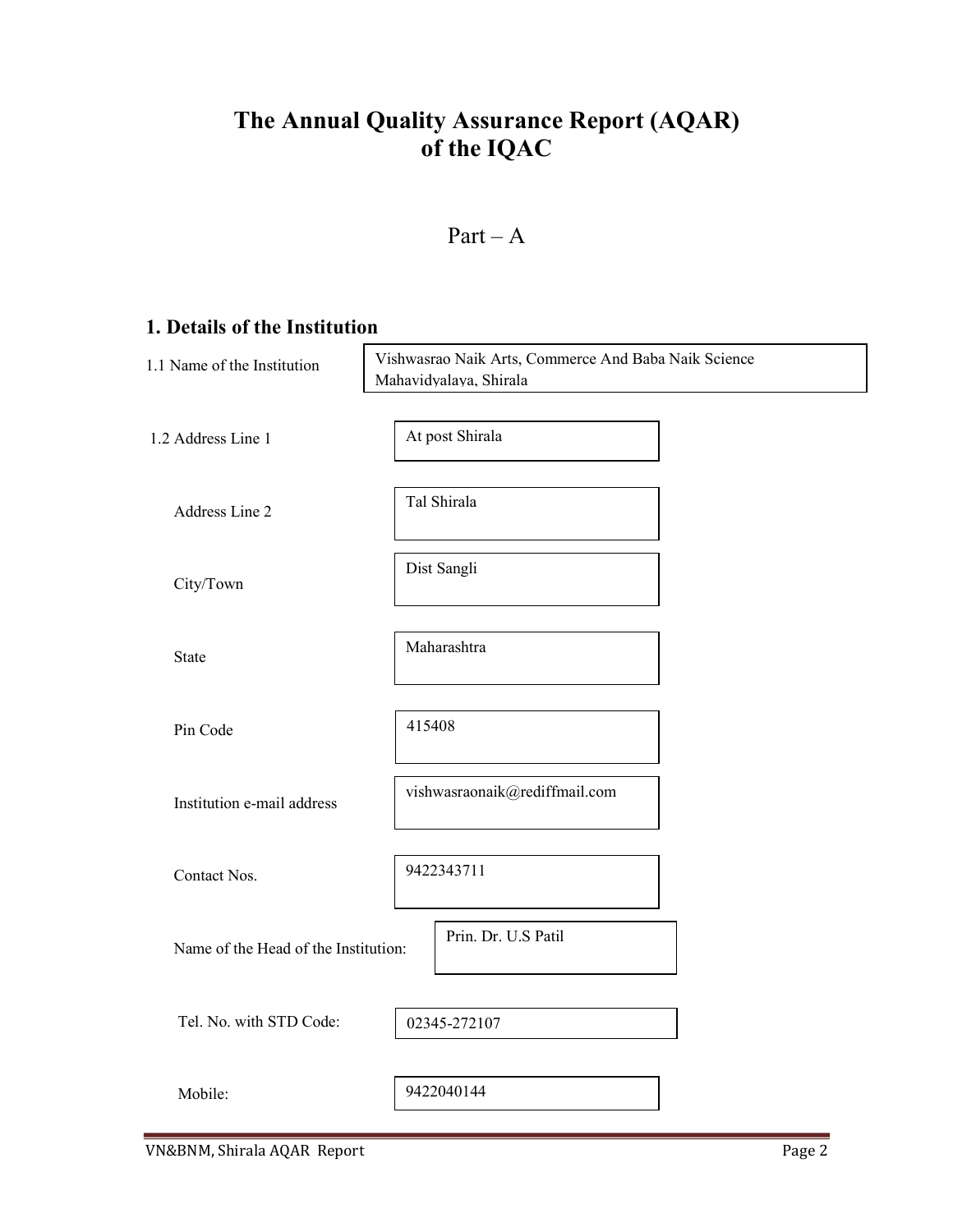| Name of the IQAC Co-ordinator:                                                                                                                  | Prof. A. K. Kate              |
|-------------------------------------------------------------------------------------------------------------------------------------------------|-------------------------------|
| Mobile:                                                                                                                                         | 9403724580                    |
| IQAC e-mail address:                                                                                                                            | anilkate85@gmail.com          |
| 1.3 NAAC Track ID (For ex. MHCOGN 18879)                                                                                                        | MHCOGN11149                   |
| 1.4 NAAC Executive Committee No. & Date:<br>(For Example EC/32/A&A/143 dated 3-5-2004.<br>This $EC$ no is available in the right corner- bottom | EC/66/RAR/121 dated 21-2-2014 |

 $\Gamma$ 

o. is available in the right corner- bottom of your institution's Accreditation Certificate)

1.5 Website address:

www.vnbnmshirala.org

Web-link of the AQAR:

www.vnbnmshirala.org/AQAR2015-16.doc

٦

For ex. http://www.ladykeanecollege.edu.in/AQAR2012-13.doc

1.6 Accreditation Details

| Sl. No. | Cycle       | <b>CGPA</b><br>Grade |       | Year of       | Validity |
|---------|-------------|----------------------|-------|---------------|----------|
|         |             |                      |       | Accreditation | Period   |
|         | $1st$ Cycle | $C++$                | 67.55 | 2003-2004     |          |
| 2       | $2nd$ Cycle | B                    | 2.05  | 2013-2014     |          |
|         | $3rd$ Cycle |                      |       |               |          |
|         | $4th$ Cycle |                      |       |               |          |

1.7 Date of Establishment of IQAC : DD/MM/YYYY

01/06/2005

1.8 AQAR for the year (for example 2010-11)

2016-17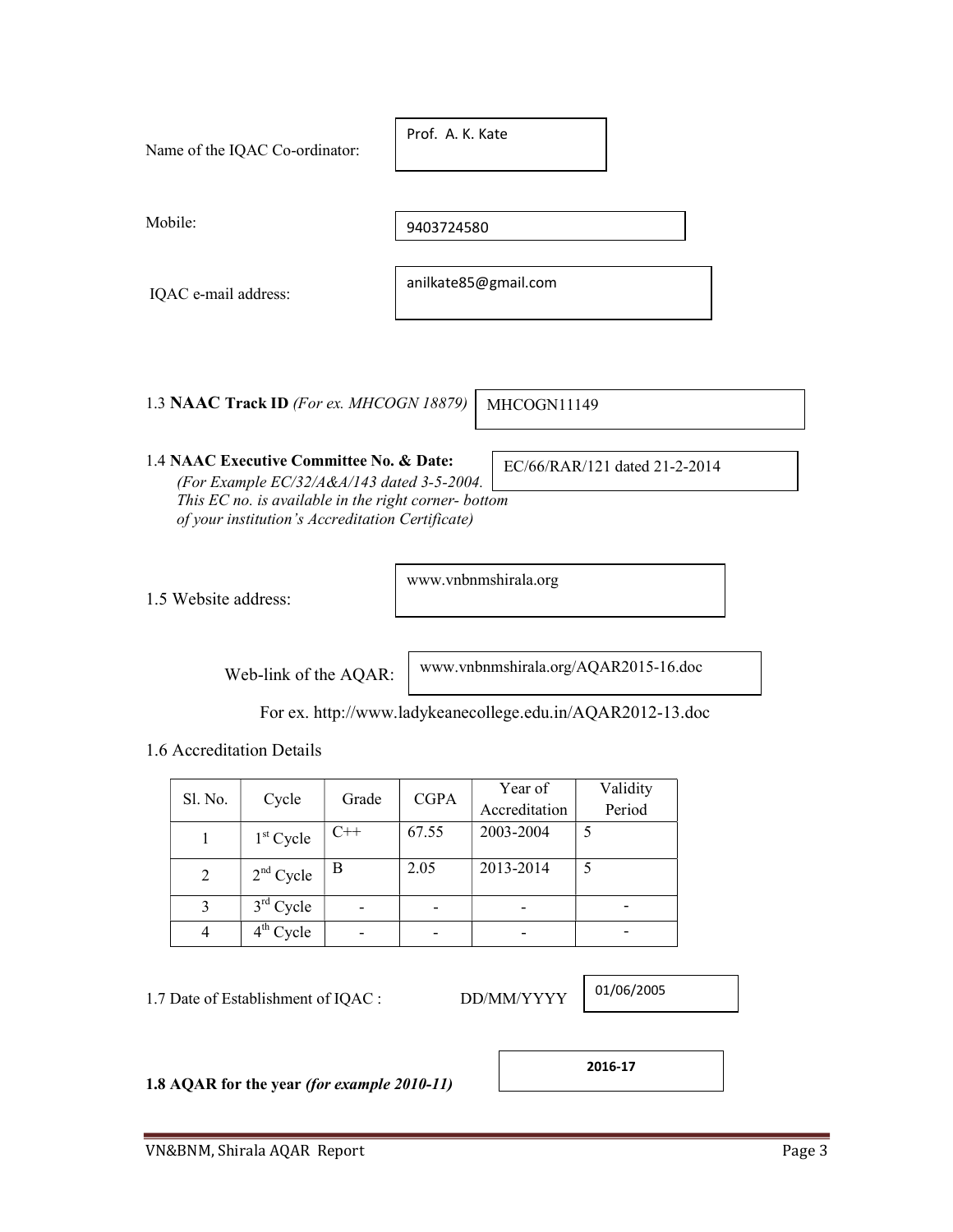1.9 Details of the previous year's AQAR submitted to NAAC after the latest Assessment and Accreditation by NAAC ((for example AQAR 2010-11submitted to NAAC on 12-10-2011)

> i. AQAR 2014-15 submitted to NAAC on 01/09/2015. ii. AQAR 2015-16 submitted to NAAC on 19/09/2016.

| 1.10 Institutional Status |  |
|---------------------------|--|
|---------------------------|--|

| University                                                 | Private<br>Deemed<br>Central<br>State                   |
|------------------------------------------------------------|---------------------------------------------------------|
| Affiliated College                                         | $\rm No$<br>Yes                                         |
| <b>Constituent College</b>                                 | Yes<br>No                                               |
| Autonomous college of UGC                                  | Yes<br>No                                               |
| Regulatory Agency approved Institution                     | $\rm No$<br>Yes                                         |
| (eg. AICTE, BCI, MCI, PCI, NCI)                            |                                                         |
| Type of Institution<br>Co-education                        | Women<br>Men                                            |
| Urban                                                      | Rural<br>Tribal                                         |
| <b>Financial Status</b><br>Grant-in-aid                    | UGC 2(f)<br>UGC 12B<br>$\checkmark$                     |
|                                                            | Grant-in-aid + Self Financing<br>Totally Self-financing |
| 1.11 Type of Faculty/Programme                             |                                                         |
| Arts<br>Science                                            | PEI (Phys Edu)<br>Commerce<br>Law                       |
| TEI (Edu)<br>Engineering                                   | Health Science<br>Management                            |
| Others (Specify)                                           | . <del></del>                                           |
| 1.12 Name of the Affiliating University (for the Colleges) | Shivaji University, Kolhapur                            |

1.13 Special status conferred by Central/ State Government-- UGC/CSIR/DST/DBT/ICMR etc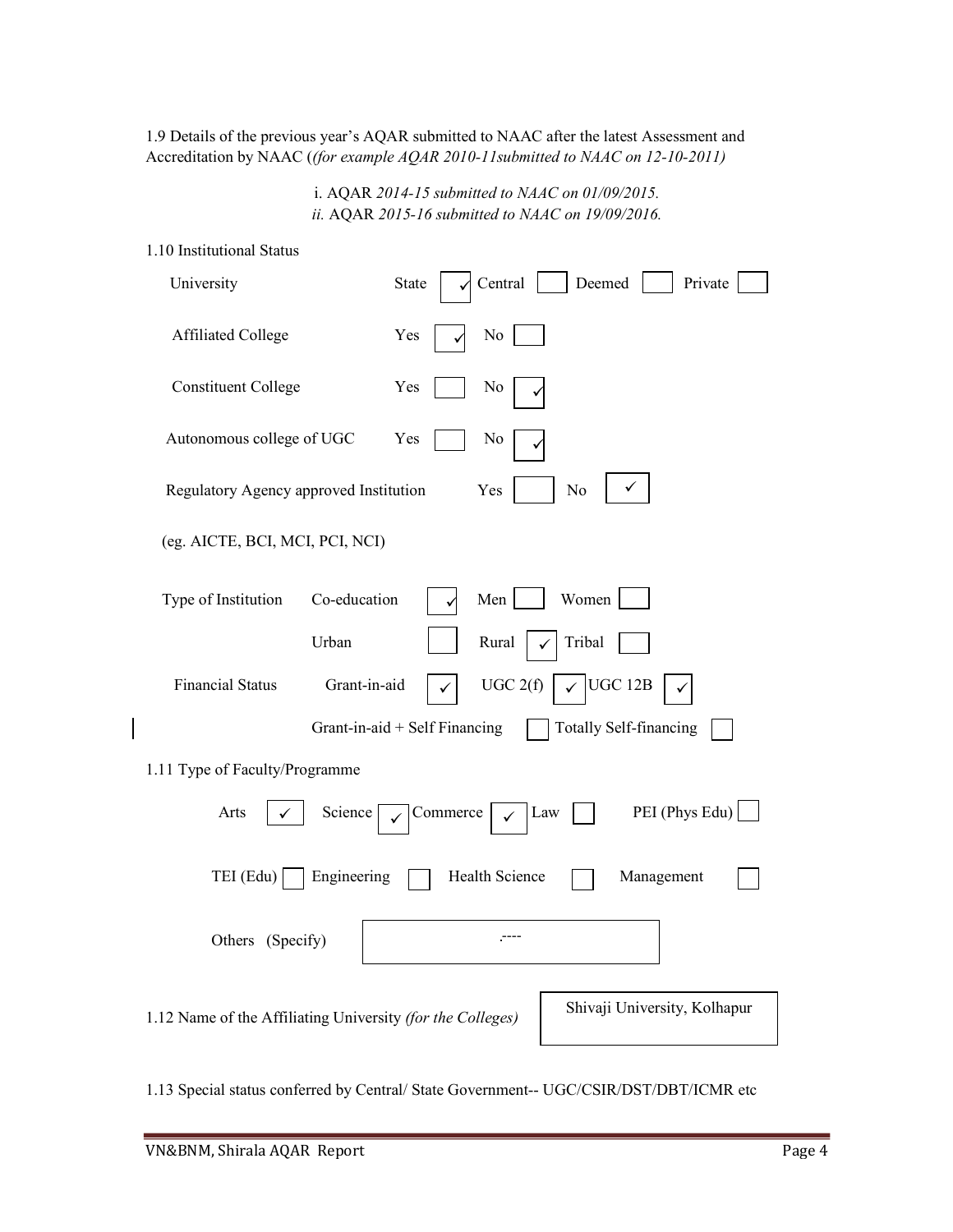

# 2. IQAC Composition and Activities

| 2.1 No. of Teachers                       | 05 |
|-------------------------------------------|----|
| 2.2 No. of Administrative/Technical staff | 01 |
| 2.3 No. of students                       | 02 |
| 2.4 No. of Management representatives     | 01 |
| 2.5 No. of Alumni                         | 03 |
| 2.6 No. of any other stakeholder and      |    |
| community representatives                 | 02 |
|                                           |    |
| 2.7 No. of Employers/ Industrialists      | 01 |
|                                           |    |
| 2.8 No. of other External Experts         | 02 |
| 2.9 Total No. of members                  | 17 |
|                                           |    |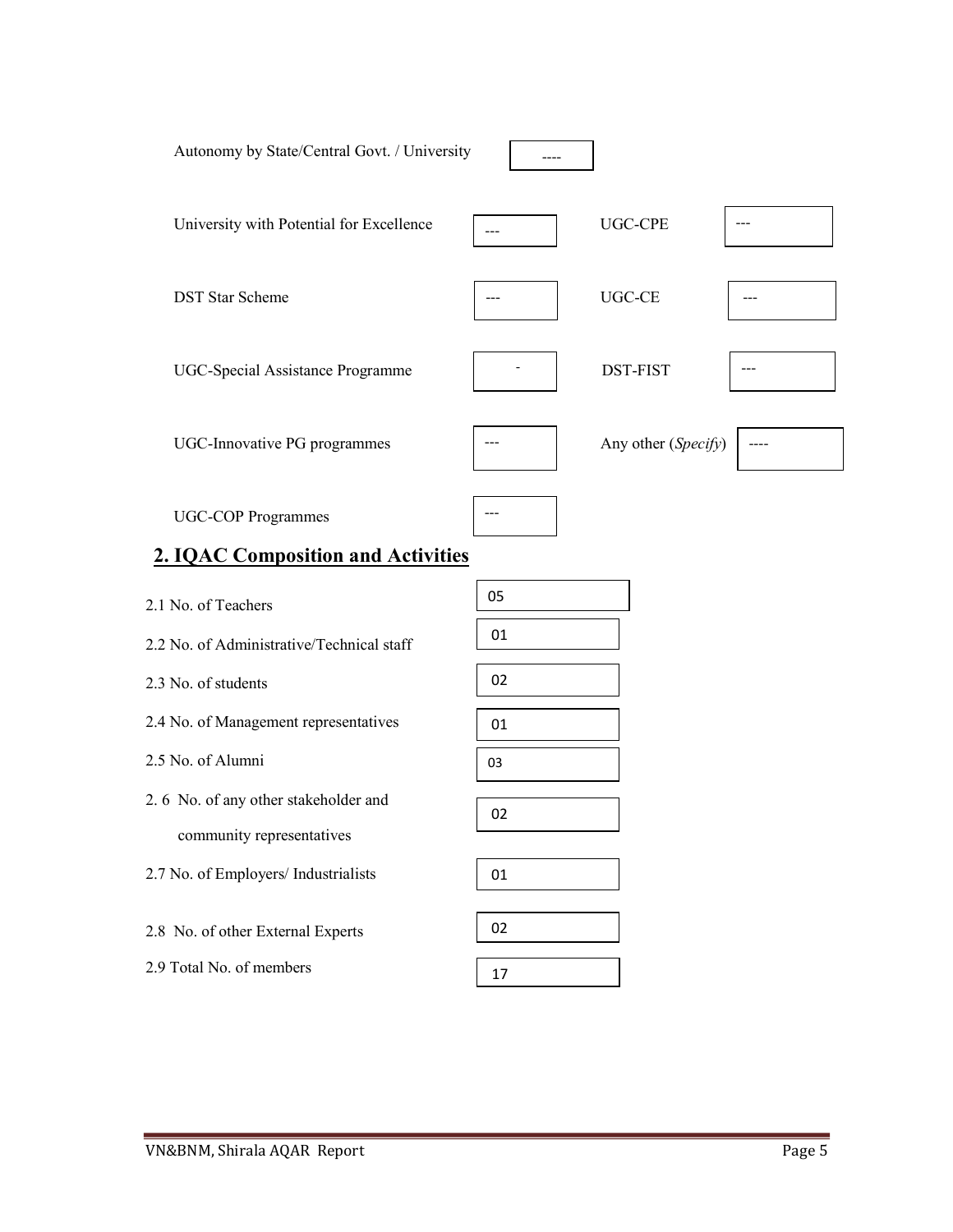2.10 No. of IQAC meetings held

| 2.11 No. of meetings with various stakeholders:                           |    | No.         | 06 | Faculty | 02 |
|---------------------------------------------------------------------------|----|-------------|----|---------|----|
| Non-Teaching Staff Students                                               | 02 | Alumni   02 |    | Others  | 00 |
|                                                                           |    |             |    |         |    |
| No<br>2.12 Has IQAC received any funding from UGC during the year?<br>Yes |    |             |    |         |    |
| If yes, mention the amount                                                |    |             |    |         |    |
| 2.13 Seminars and Conferences (only quality related)                      |    |             |    |         |    |

(i) No. of Seminars/Conferences/ Workshops/Symposia organized by the IQAC

| Total Nos.  | $\begin{array}{ c c c c c } \hline \text{o} & \text{Institution Level} & \text{O2} \\\hline \end{array}$<br> International   0   National   0   State  <br>02 |
|-------------|---------------------------------------------------------------------------------------------------------------------------------------------------------------|
| (ii) Themes | Techniques in Teaching and Learning<br>1)<br>Workshop on Research Methodology<br>2)                                                                           |

2.14 Significant Activities and contributions made by IQAC

IQAC enhanced quality development in the Teaching, Learning and Research.

2.15 Plan of Action by IQAC/Outcome

 The plan of action chalked out by the IQAC in the beginning of the year towards quality enhancement and the outcome achieved by the end of the year \*

| Plan of Action                      | Achievements                                     |  |
|-------------------------------------|--------------------------------------------------|--|
|                                     |                                                  |  |
| Use of ICT in teaching and learning | Students benifited Teaching and learning with    |  |
| Development infrastructure with     | <b>ICTs</b>                                      |  |
| systematic plan                     | Upgradation of the Laboratories                  |  |
| Organization of Value, Skills and   | Fulfilment of furniture for ladies hostel        |  |
| Faculty development programme       | Teachers are motivated to attend various seminar |  |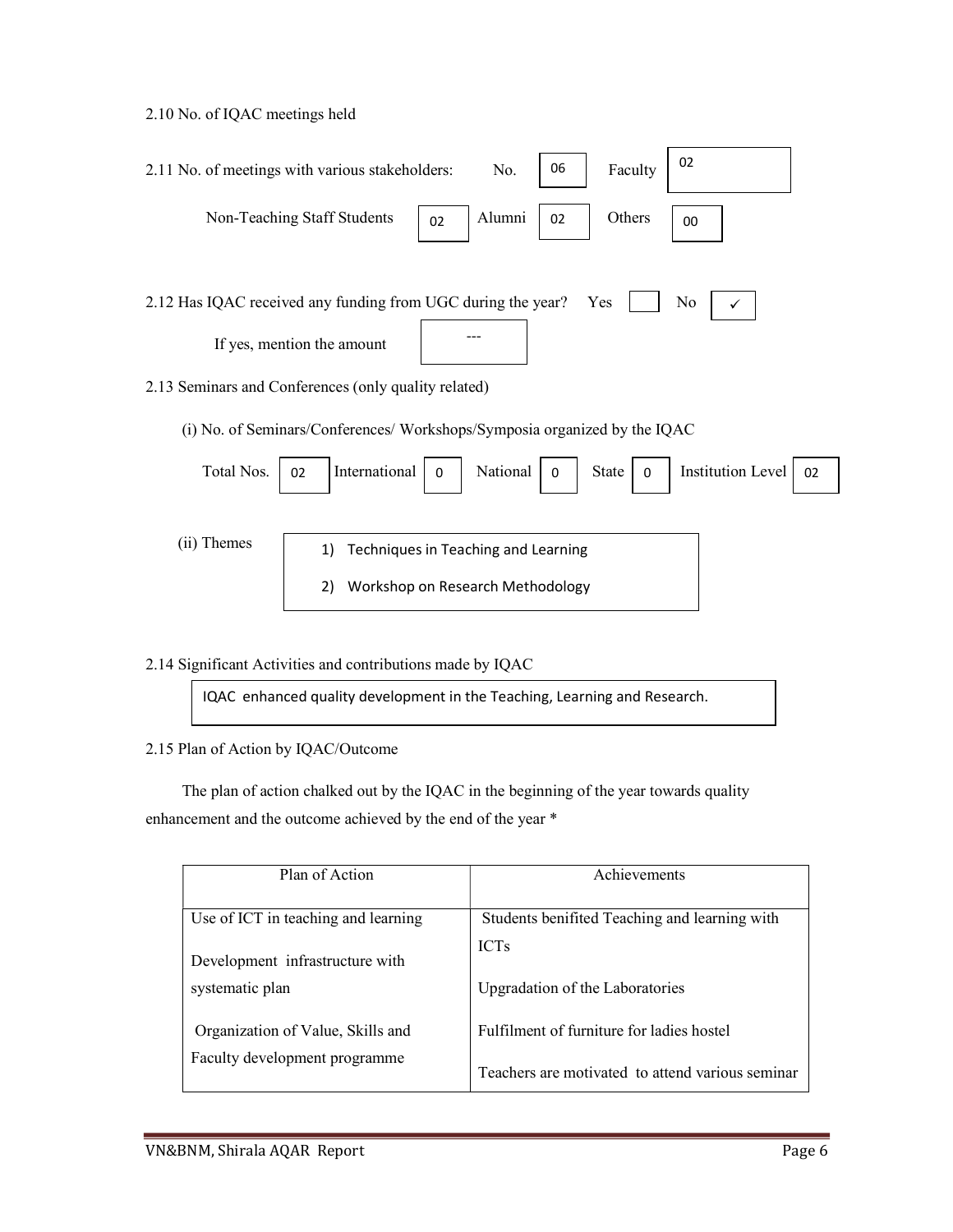|                                          | and conferences.                                                                                                |
|------------------------------------------|-----------------------------------------------------------------------------------------------------------------|
| Implementation of Certificate courses    | Teachers and students inspired to take part in                                                                  |
| for career development.                  | research activity.                                                                                              |
| Implementation of Co-curricular and      | Strengthened the capacity and quality of self-                                                                  |
| extra-curricular activities.             | funded skill based certificate courses.                                                                         |
| Special programme for community          | Effectively organized programmes through NSS,                                                                   |
| development                              | sport and cultural department.                                                                                  |
|                                          | Organized programmes using the platforms of<br>NSS, Mahila manch, ANIS, Vivekvahini and<br>Samajwadi prabodhini |
| * * * * * * * * * * * * *<br>$\sim \tau$ |                                                                                                                 |

\* Attach the Academic Calendar of the year as Annexure.

| 2.15 Whether the AQAR was placed in statutory body | Yes $\vert \checkmark$ No |
|----------------------------------------------------|---------------------------|
| Management $\boxed{\checkmark}$ Syndicate          | Any other body            |
| Provide the details of the action taken            |                           |

as co-curricular and extra-curricular activities. The effective feedback was Motivated faculty for research contribution, adaption of modern teaching technique, encouraged administrative staff for the use of ICT. The students are motivated for skill based courses and participation in academic as well carried out.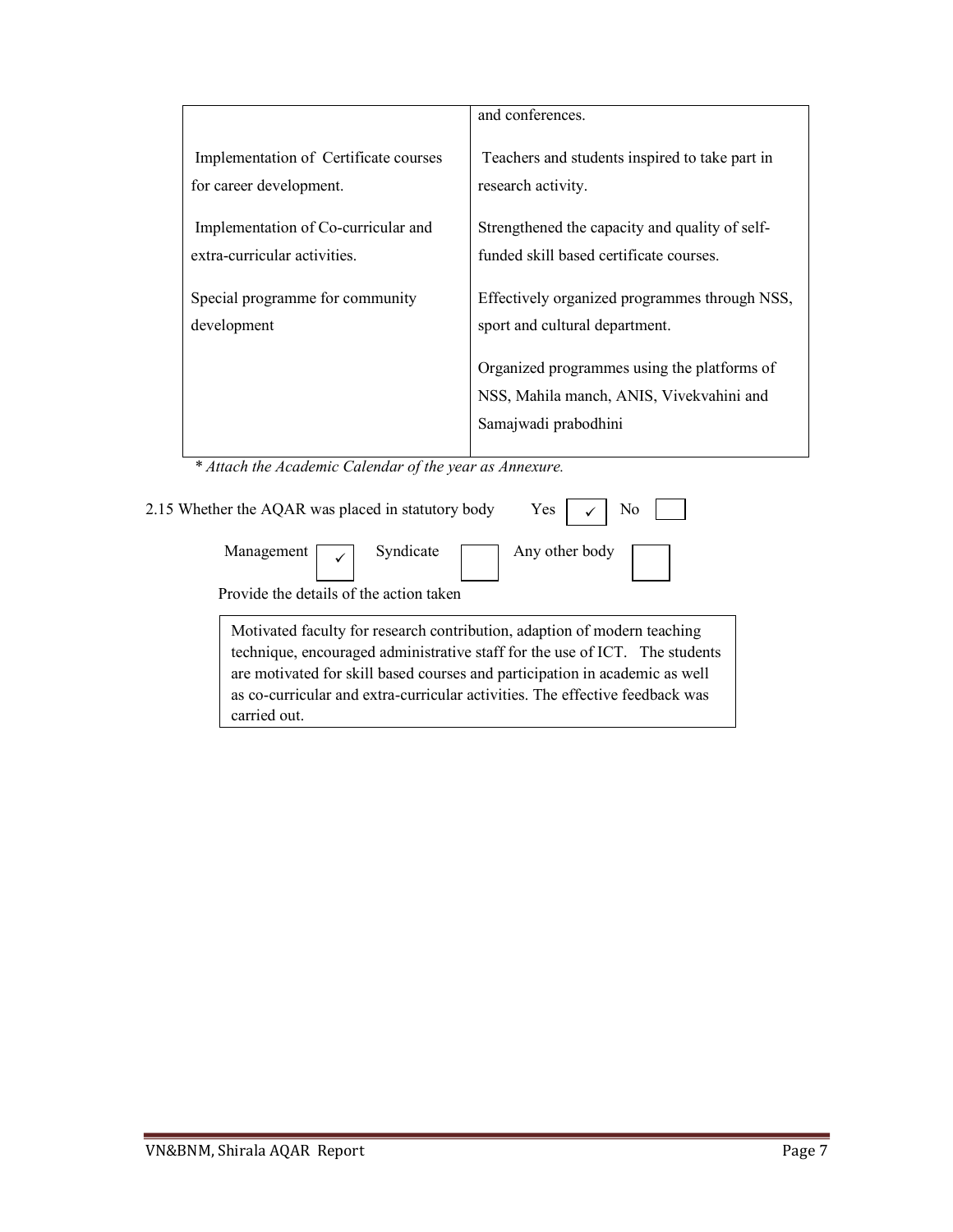### Criterion – I

### 1. Curricular Aspects

| Level of the<br>Programme | Number of<br>existing<br>Programmes | Number of<br>programmes added<br>during the year | Number of<br>self-financing<br>programmes | Number of value<br>added / Career<br>Oriented<br>programmes |
|---------------------------|-------------------------------------|--------------------------------------------------|-------------------------------------------|-------------------------------------------------------------|
| PhD                       |                                     |                                                  |                                           |                                                             |
| PG                        |                                     |                                                  |                                           |                                                             |
| <b>UG</b>                 | 03                                  |                                                  |                                           |                                                             |
| PG Diploma                |                                     |                                                  |                                           |                                                             |
| Advanced Diploma          |                                     |                                                  | ---                                       |                                                             |
| Diploma                   |                                     |                                                  |                                           |                                                             |
| Certificate               |                                     | -                                                | $\overline{\phantom{0}}$                  |                                                             |
| Others                    |                                     |                                                  | ---                                       |                                                             |
| <b>Total</b>              | 03                                  |                                                  |                                           |                                                             |
|                           |                                     |                                                  |                                           |                                                             |
| Interdisciplinary         |                                     |                                                  | ---                                       |                                                             |
| Innovative                |                                     |                                                  | 10                                        |                                                             |

#### 1.1 Details about Academic Programmes

1.2 (i) Flexibility of the Curriculum: CBCS/Core/Elective option / Open options: Yes (ii) Pattern of programmes:

| Pattern   | Number of programmes |
|-----------|----------------------|
| Semester  | 03                   |
| Trimester |                      |
| Annual    |                      |



\*Please provide an analysis of the feedback in the Annexure

1.4 Whether there is any revision/update of regulation or syllabi, if yes, mention their salient aspects.

Revision and reformation of syllabi are done by the university

1.5 Any new Department/Centre introduced during the year. If yes, give details.

No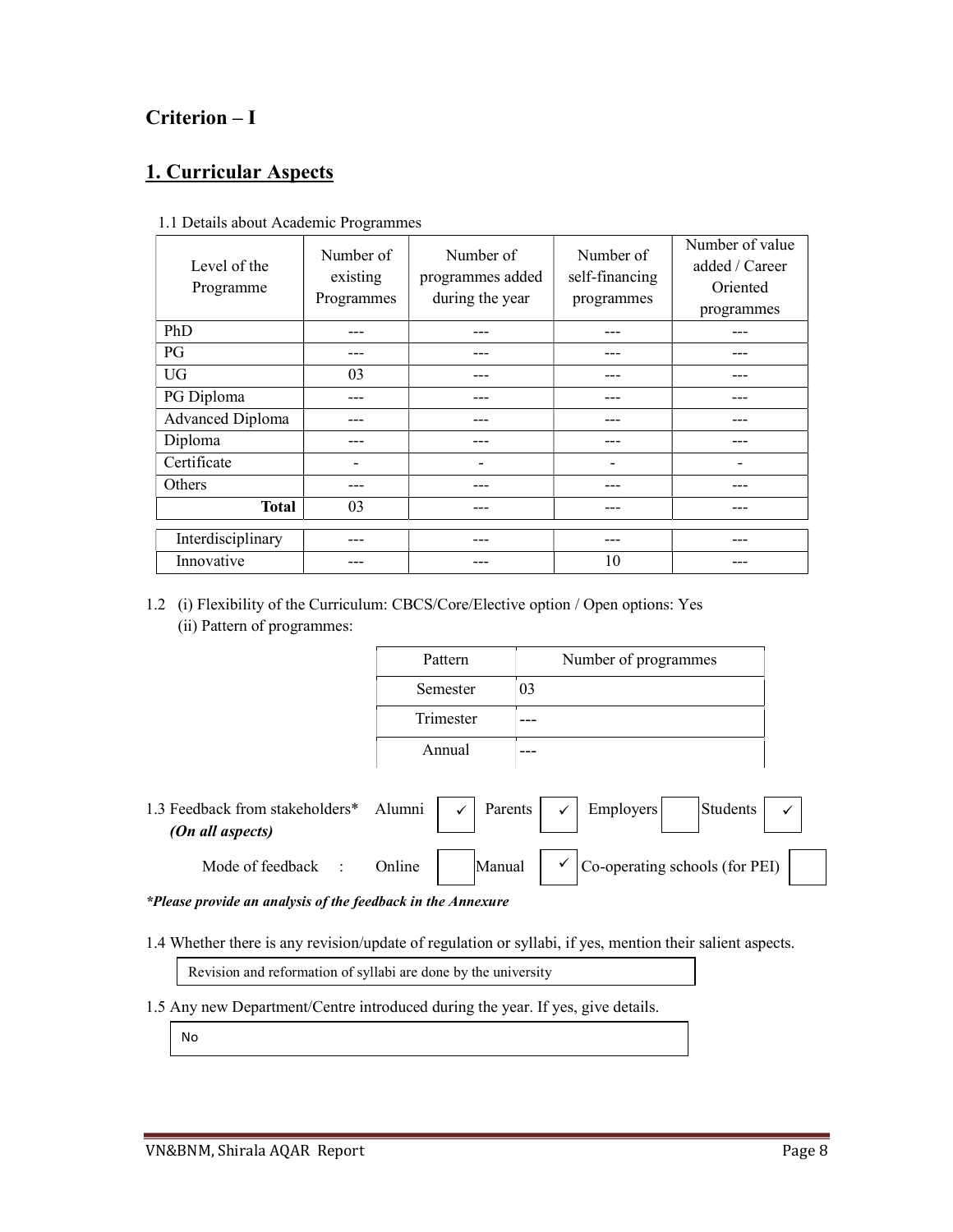### Criterion – II

### 2. Teaching, Learning and Evaluation

| 2.1 Total No. of  | Total | Asst. Professors | Associate Professors   Professors |    | <b>Others</b> |
|-------------------|-------|------------------|-----------------------------------|----|---------------|
| permanent faculty |       |                  | 03                                | 00 | 00            |

04

2.2 No. of permanent faculty with Ph.D.

2.3 No. of Faculty Positions Recruited (R) and Vacant (V) during the year

| Asst.      | Associate  |    | Professors |    | Others |    | Total |  |
|------------|------------|----|------------|----|--------|----|-------|--|
| Professors | Professors |    |            |    |        |    |       |  |
|            |            |    |            |    |        |    |       |  |
| $00\,$     | 00         | 00 | 00         | 00 | 00     | 00 |       |  |

2.4 No. of Guest and Visiting faculty and Temporary faculty --- --- CHB 48

2.5 Faculty participation in conferences and symposia:

| No. of Faculty   | International level | National level | State level |
|------------------|---------------------|----------------|-------------|
| Attended         |                     |                |             |
| Presented papers |                     | 1 Q            |             |
| Resource Persons |                     |                |             |

2.6 Innovative processes adopted by the institution in Teaching and Learning:

Use of ICT, invited talks, group discussion, exhibition, poster presentation and seminar etc, in teaching and learning are conducted time to time.

2.7 Total No. of actual teaching days during this academic year

241

2.8 Examination/ Evaluation Reforms initiated by the Institution (for example: Open Book Examination, Bar Coding, Double Valuation, Photocopy, Online Multiple Choice Questions)

Exams are conducted by Shivaji University

- 2.9 No. of faculty members involved in curriculum restructuring/revision/syllabus development as member of Board of Study/Faculty/Curriculum Development workshop 03 --- | ---
- 2.10 Average percentage of attendance of students

86 %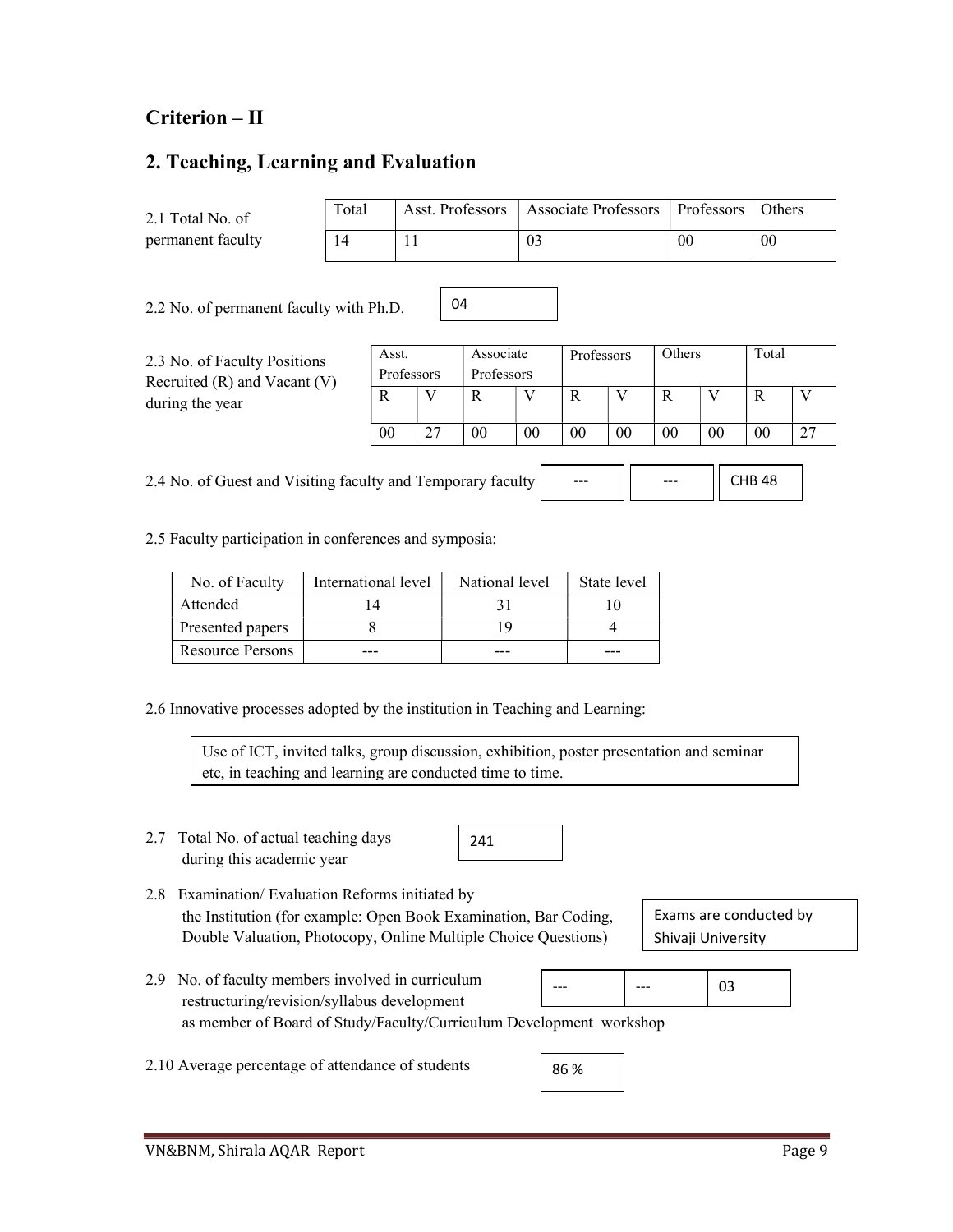2.11 Course/Programme wise distribution of pass percentage :

| Title of the<br>Programme | Total no. of<br>students |               |        | Division  |         |          |
|---------------------------|--------------------------|---------------|--------|-----------|---------|----------|
|                           | appeared                 | Distinction % | $I\%$  | $\Pi\%$   | $III$ % | Pass $%$ |
| Arts                      | 87                       | 4.35%         | 22.62% | $46.11\%$ | 00      | 73.08%   |
| Commerce                  | 51                       | 3.06%         | 4.59%  | 12.24%    | 00      | 76.47%   |
| Science                   | 84                       | 33%           | 38%    | 8%        | 00      | 79%      |

2.12 How does IQAC Contribute/Monitor/Evaluate the Teaching & Learning processes:

 Through academic excellence committee IQAC observes implementation of academic calendar and conduct of classes. It motivates for ICT in teaching learning process. The regular feedback is taken, it is analysed and suggestion are given to all concern.

2.13 Initiatives undertaken towards faculty development

| <b>Faculty / Staff Development Programmes</b>  | Number of faculty<br>benefitted |
|------------------------------------------------|---------------------------------|
| Refresher courses                              |                                 |
| UGC – Faculty Improvement Programme            | 01                              |
| HRD programmes                                 |                                 |
| Orientation programmes                         | 01                              |
| Faculty exchange programme                     |                                 |
| Staff training conducted by the university     |                                 |
| Staff training conducted by other institutions |                                 |
| Summer / Winter schools, Workshops, etc.       | 10                              |
| Others                                         |                                 |

2.14 Details of Administrative and Technical staff

| Category             | Number of<br>Permanent<br><b>Employees</b> | Number of<br>Vacant<br>Positions | Number of<br>permanent<br>positions filled<br>during the Year | Number of<br>positions filled<br>temporarily |
|----------------------|--------------------------------------------|----------------------------------|---------------------------------------------------------------|----------------------------------------------|
| Administrative Staff | 18                                         |                                  |                                                               |                                              |
| Technical Staff      |                                            |                                  |                                                               |                                              |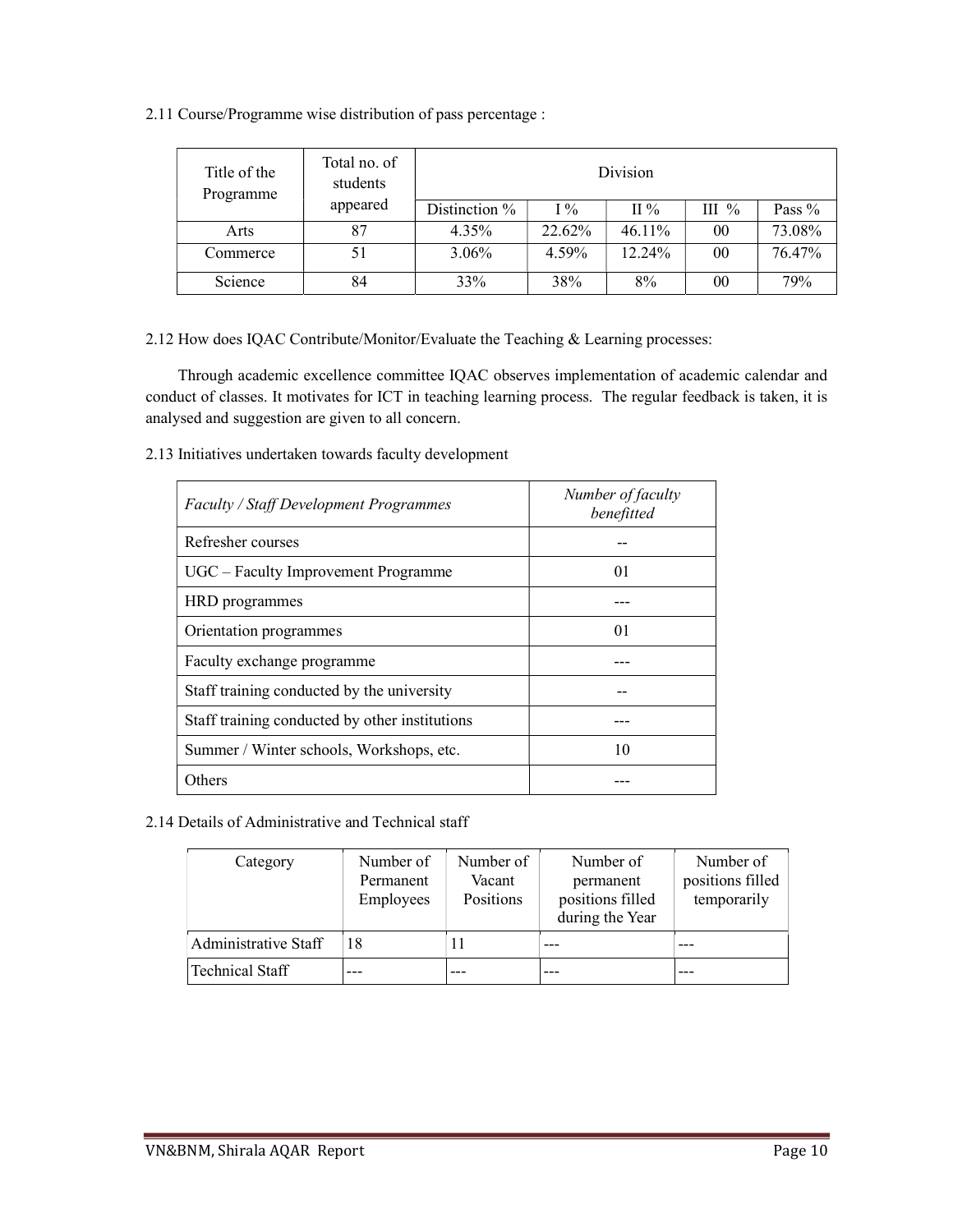### Criterion – III

### 3. Research, Consultancy and Extension

3.1 Initiatives of the IQAC in Sensitizing/Promoting Research Climate in the institution

IQAC regularly tries to develop research awareness among the faculty and students. It organizes various programmes in the college.

#### 3.2 Details regarding major projects

|                     | Completed | Ongoing | Sanctioned | Submitted |
|---------------------|-----------|---------|------------|-----------|
| Number              | $---$     | $---$   | $---$      | $---$     |
| Outlay in Rs. Lakhs | $---$     | $-- -$  | $---$      | $-- -$    |

#### 3.3 Details regarding minor projects

|                     | Completed | Ongoing | Sanctioned | Submitted |
|---------------------|-----------|---------|------------|-----------|
| Number              | $---$     |         | $---$      | $-- -$    |
| Outlay in Rs. Lakhs | $---$     | 5.95    | $---$      | $-- -$    |

3.4 Details on research publications

|                          | International | <b>National</b> | Others |
|--------------------------|---------------|-----------------|--------|
| Peer Review Journals     |               | --              | --     |
| Non-Peer Review Journals | $- -$         |                 |        |
| e-Journals               | --            |                 |        |
| Conference proceedings   |               | 14              |        |

3.5 Details on Impact factor of publications:

| - - -<br>.<br>and the control of | --- | $- - -$ | $- - -$<br>حدد<br>м<br><br> | $\sim$<br>νŽ | $T\Omega$<br>11 <sub>n</sub><br>ΩC<br>. . | $- - -$ |  |
|----------------------------------|-----|---------|-----------------------------|--------------|-------------------------------------------|---------|--|
|                                  |     |         |                             |              |                                           |         |  |

#### 3.6 Research funds sanctioned and received from various funding agencies, industry and other organisations

| Nature of the Project                                                   | Duration  | Name of the    | Total grant | Received  |
|-------------------------------------------------------------------------|-----------|----------------|-------------|-----------|
|                                                                         | Year      | funding Agency | sanctioned  |           |
| Major projects                                                          |           |                |             |           |
| Minor Projects                                                          | 2011-2017 | <b>UGC</b>     | 7.30 Lakh   | 5.70 Lakh |
| <b>Interdisciplinary Projects</b>                                       |           |                |             |           |
| Industry sponsored                                                      |           |                |             |           |
| Projects sponsored by the                                               |           |                |             |           |
| University/College                                                      |           |                |             |           |
| Students research projects<br>(other than compulsory by the University) |           |                |             |           |
| Any other (Specify)                                                     |           |                |             |           |
| Total                                                                   | 2011-2017 | <b>UGC</b>     | 7.30 lakh   | 5.70 lakh |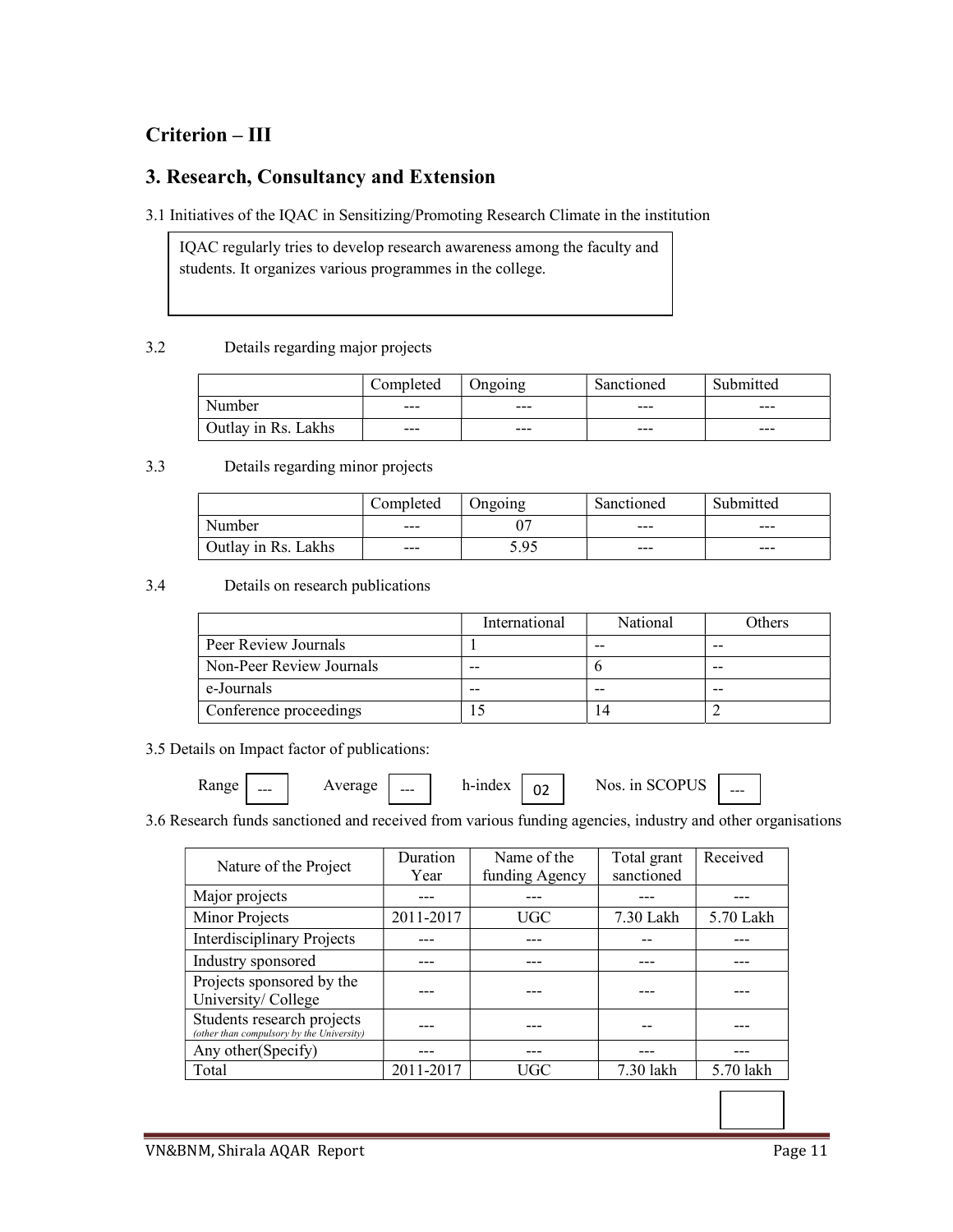| 3.7 No. of books published i) With ISBN No.                             |                            |               | $\mathbf{1}$                          | <b>Chapters in Edited Books</b> |                                               | $\mathbf{1}$ |                       |
|-------------------------------------------------------------------------|----------------------------|---------------|---------------------------------------|---------------------------------|-----------------------------------------------|--------------|-----------------------|
| 3.8 No. of University Departments receiving funds from                  | ii) Without ISBN No.       |               |                                       |                                 |                                               |              |                       |
| <b>DPE</b>                                                              | UGC-SAP                    |               | CAS                                   |                                 | DST-FIST<br>DBT Scheme/funds                  |              |                       |
| 3.9 For colleges                                                        | Autonomy<br><b>INSPIRE</b> |               | <b>CPE</b><br>CE                      |                                 | <b>DBT</b> Star Scheme<br>Any Other (specify) | ---<br>---   |                       |
| 3.10 Revenue generated through consultancy                              |                            |               | Rs.10000/-                            |                                 |                                               |              |                       |
| 3.11 No. of conferences                                                 | Level                      |               | International                         | National                        | State                                         | University   | College               |
| organized by the Institution                                            | Number<br>agencies         | Sponsoring    |                                       |                                 | 01<br>College                                 |              | 05<br>Lead<br>College |
| 3.12 No. of faculty served as experts, chairpersons or resource persons |                            |               |                                       |                                 | 06                                            |              |                       |
| 3.13 No. of collaborations                                              |                            | International | $\overline{\phantom{a}}$              | National                        |                                               | Any other    | 01                    |
| 3.14 No. of linkages created during this year                           |                            |               | 01                                    |                                 |                                               |              |                       |
| 3.15 Total budget for research for current year in lakhs :              |                            |               |                                       |                                 |                                               |              |                       |
| From Funding agency                                                     |                            |               | From Management of University/College |                                 |                                               |              |                       |
| Total                                                                   |                            |               |                                       |                                 |                                               |              |                       |
|                                                                         |                            |               |                                       |                                 |                                               |              |                       |
| 3.16 No. of patents received this year                                  |                            |               | Type of Patent                        |                                 |                                               | Number       |                       |
|                                                                         |                            | National      |                                       | Applied<br>Granted              |                                               | ---<br>---   |                       |
|                                                                         |                            | International |                                       | Applied                         |                                               | ---          |                       |
|                                                                         |                            |               |                                       | Granted                         |                                               | ---          |                       |
|                                                                         |                            |               |                                       | Applied                         |                                               | ---          |                       |

Commercialised Applied ---Applied<br>Granted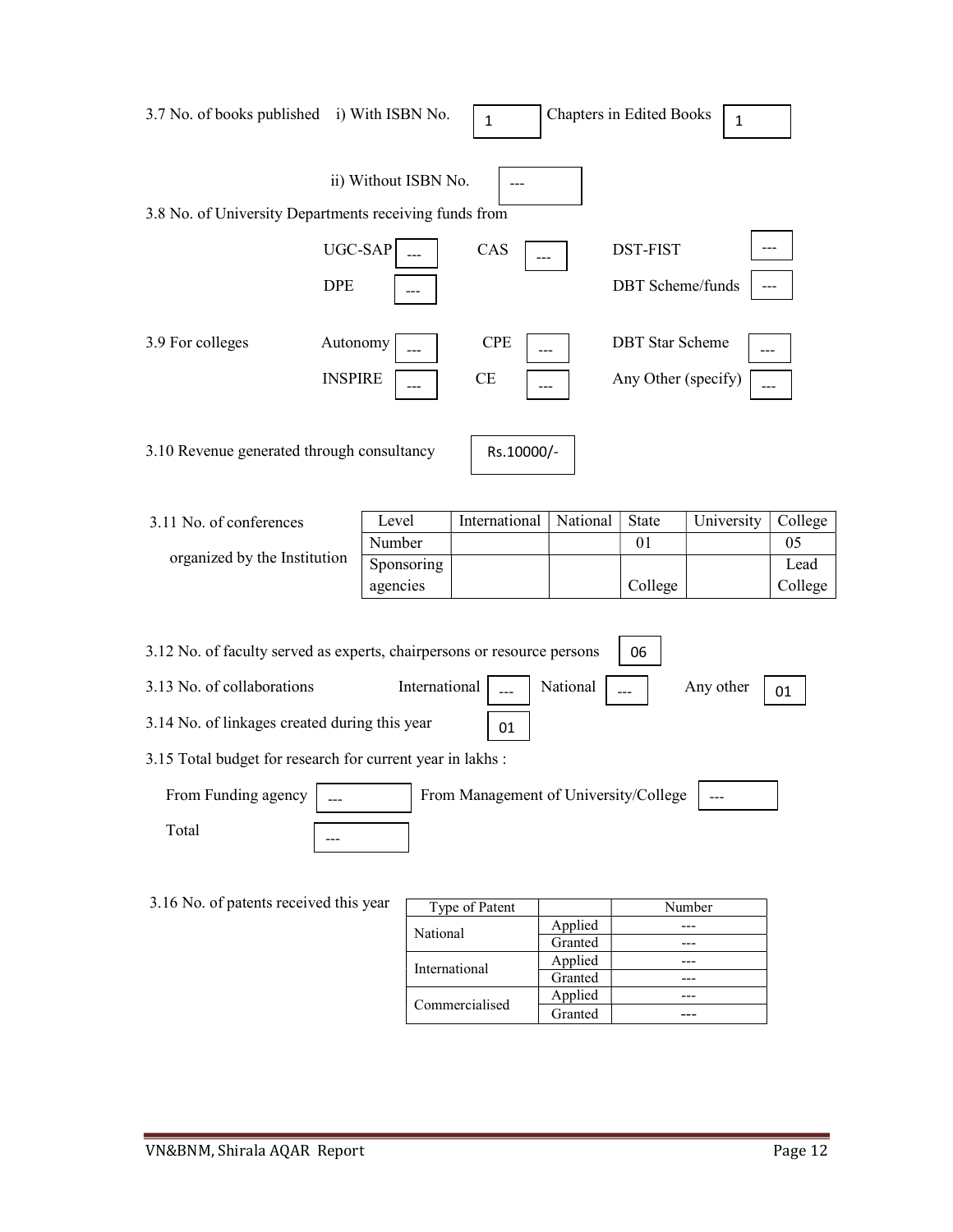#### 3.17 No. of research awards/ recognitions received by faculty and research fellows Of the institute in the year

| Total   International   National   State   University   Dist   College |         |       |       |         |  |
|------------------------------------------------------------------------|---------|-------|-------|---------|--|
| $---$                                                                  | $- - -$ | $---$ | $---$ | $- - -$ |  |

|       | 3.18 No. of faculty from the Institution<br>who are Ph. D. Guides |                                                                                                               |  |  | 02 |  |
|-------|-------------------------------------------------------------------|---------------------------------------------------------------------------------------------------------------|--|--|----|--|
|       | and students registered under them                                |                                                                                                               |  |  | 02 |  |
| 2.103 | $c_{\mathbf{D1}}$ $\mathbf{D}$                                    | $\blacksquare$ and $\blacksquare$ and $\blacksquare$ and $\blacksquare$ and $\blacksquare$ and $\blacksquare$ |  |  |    |  |

3.19 No. of Ph.D. awarded by faculty from the Institution

3.20 No. of Research scholars receiving the Fellowships (Newly enrolled + existing ones)

00

|                                                  | <b>JRF</b> | <b>SRF</b> | Project Fellows  |     | Any other           |     |
|--------------------------------------------------|------------|------------|------------------|-----|---------------------|-----|
| 3.21 No. of students Participated in NSS events: |            |            |                  |     |                     |     |
|                                                  |            |            | University level | 03  | State level         | 01  |
|                                                  |            |            | National level   |     | International level | --- |
| 3.22 No. of students participated in NCC events: |            |            |                  |     |                     |     |
|                                                  |            |            | University level |     | State level         |     |
|                                                  |            |            | National level   | --- | International level |     |
| 3.23 No. of Awards won in NSS:                   |            |            |                  |     |                     |     |
|                                                  |            |            | University level |     | State level         |     |
|                                                  |            |            | National level   |     | International level |     |
| 3.24 No. of Awards won in NCC:                   |            |            |                  |     |                     |     |
|                                                  |            |            | University level |     | State level         |     |
|                                                  |            |            | National level   |     | International level |     |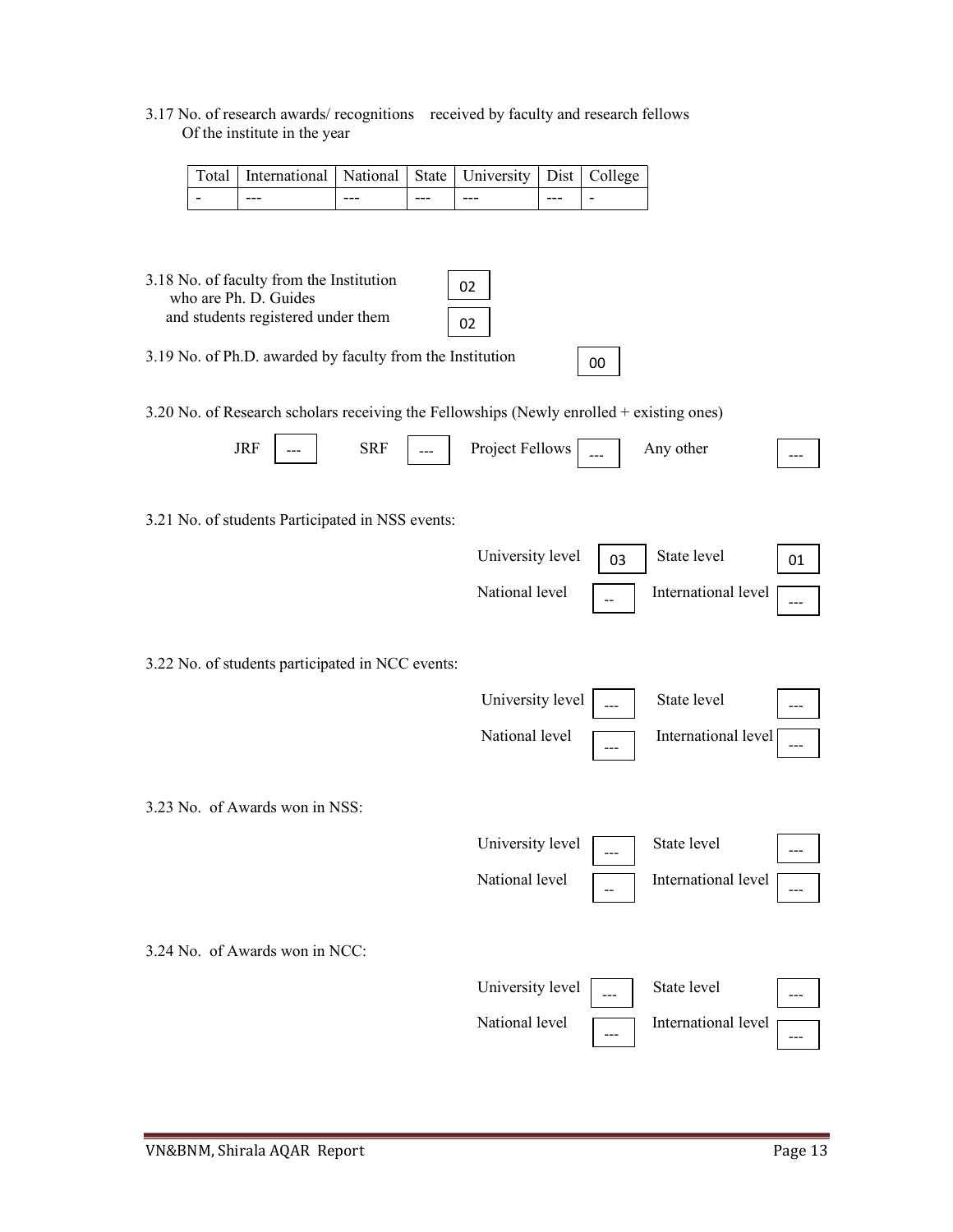3.25 No. of Extension activities organized

| University forum | $\qquad \qquad \cdots$ | College forum | 06        |           |  |
|------------------|------------------------|---------------|-----------|-----------|--|
|                  | $- - -$                |               | ົາດ<br>۷J | Any other |  |

3.26 Major Activities during the year in the sphere of extension activities and Institutional Social Responsibility

NSS, cultural, sports and extension departments conducted good number of programmes.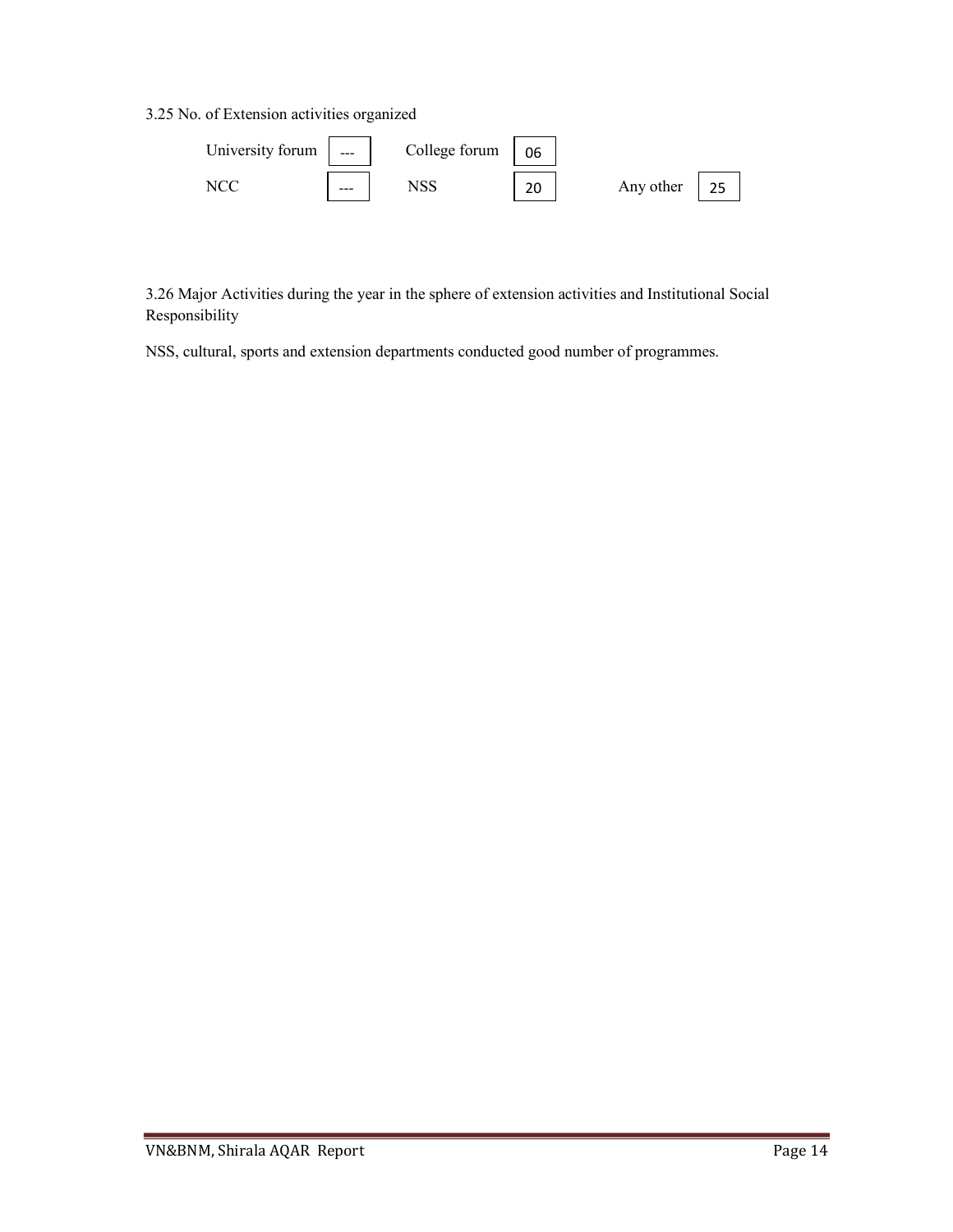### Criterion – IV 4. Infrastructure and Learning Resources

4.1 Details of increase in infrastructure facilities:

| Facilities                                  | Existing     | Newly created | Source of<br>Fund | Total    |
|---------------------------------------------|--------------|---------------|-------------------|----------|
| Campus area                                 | 6.7          |               |                   |          |
| Class rooms                                 | 21           |               |                   |          |
| Laboratories                                | 08           |               |                   |          |
| Seminar Halls                               | 01           |               |                   |          |
| No. of important equipments purchased       | 57           | 08            | UGC and           | 65       |
| $(\geq 1$ -0 lakh) during the current year. |              |               | College           |          |
| Value of the equipment purchased            | $6,75,598/-$ | 1,61,918      | UGC,              | 8,37,516 |
| during the year (Rs. in Lakhs)              |              |               | College and       |          |
|                                             |              |               | Alumni            |          |
| Others                                      |              |               |                   |          |

### 4.2 Computerization of administration and library

| Most of the administrative and teaching learning activities |
|-------------------------------------------------------------|
| are carried out by using computer and internet. Library is  |
| partially computerized.                                     |

### 4.3 Library services:

|                   |           | Existing       |          | Newly added |          | Total                    |
|-------------------|-----------|----------------|----------|-------------|----------|--------------------------|
|                   | No.       | Value          | No.      | Value       | No.      | Value                    |
| <b>Text Books</b> | 6605      | 756813         | 60       | 4462        | 6665     | 761275                   |
| Reference Books   | 18560     | 821318         | 389      | 100650      | 18949    | 121968                   |
| e-Books           | $97000-N$ |                | 97000-N  |             | 97000-N  |                          |
|                   | list      |                | list     |             | list     |                          |
| Journals          | 22        | 8710           | 33       | 15725       | 33       | 15725                    |
| e-Journals        | $6000-N$  | $\blacksquare$ | $6000-N$ |             | $6000-N$ | $\overline{\phantom{0}}$ |
|                   | list      |                | list     |             | list     |                          |
| Digital Database  |           |                |          |             |          |                          |
| CD & Video        | 55        | 9994           |          |             | 55       | 9994                     |
| Others (specify)  |           |                |          |             |          |                          |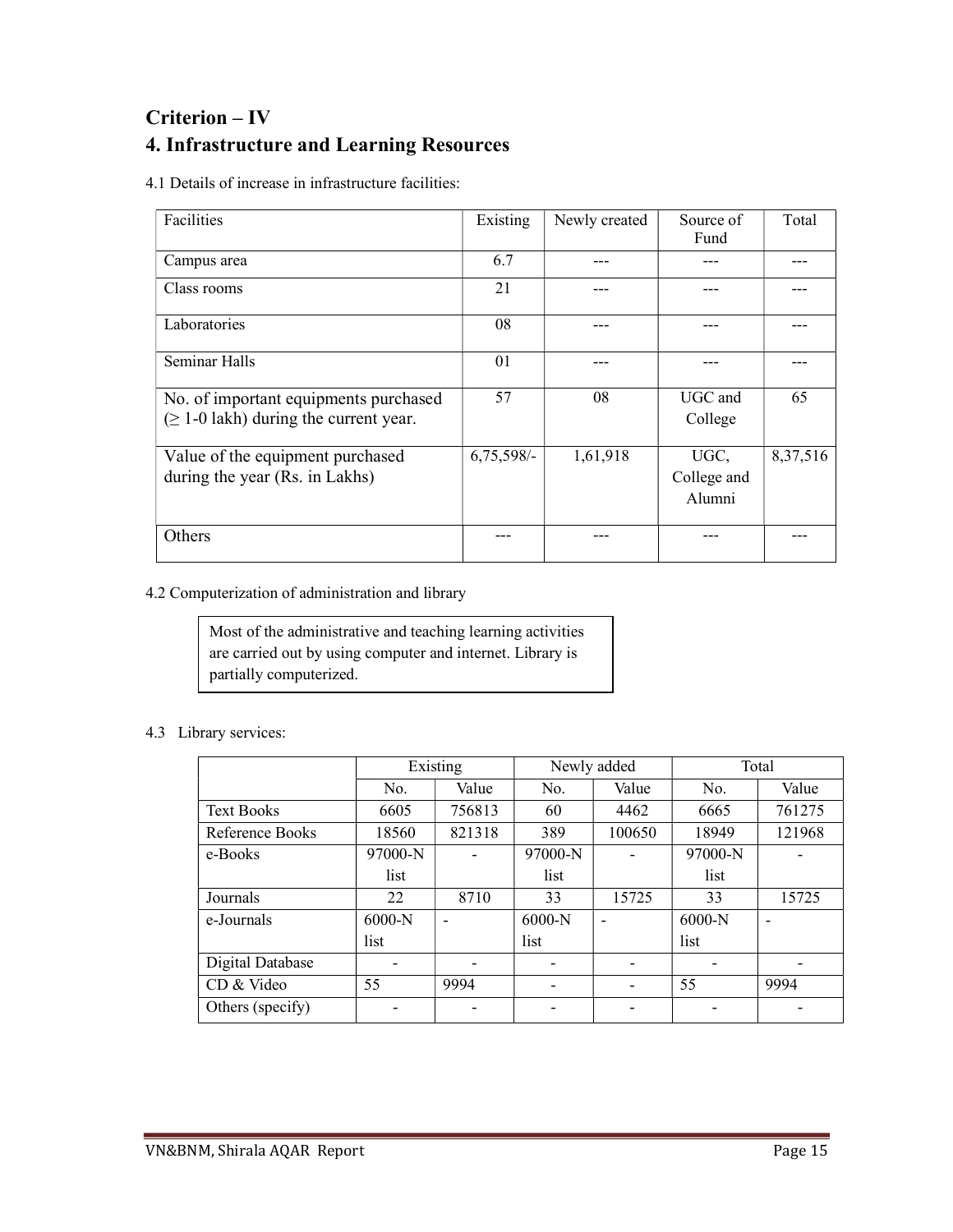4.4 Technology up gradation (overall)

|          | Total<br>Computers | Computer<br>Labs | Internet | <b>Browsing</b><br>Centres | Computer<br>Centres | Office | Depart-<br>ments | Others |
|----------|--------------------|------------------|----------|----------------------------|---------------------|--------|------------------|--------|
| Existing | 30                 | 01               | 10       | 02                         | 01                  | 01     | 08               | --     |
| Added    | $- -$              | $- -$            | --       | $- -$                      | ---                 | ---    |                  |        |
| Total    | 30                 | 01               | 10       | 02                         | 01                  | 01     | 08               | --     |

4.5 Computer, Internet access, training to teachers and students and any other programme for technology upgradation (Networking, e-Governance etc.)

Teachers are encouraged to attend computer training programme. The students are motivated to make use of internet. For administrative staff the workshops on ICT are organized and they are also sent for said training workshops.

4.6 Amount spent on maintenance in lakhs :

| ICT<br>$\mathbf{i}$                      | 1.02062  |
|------------------------------------------|----------|
| ii) Campus Infrastructure and facilities | 7.65617  |
| iii) Equipments                          | 1.61918  |
| iv) Others                               | 6.88875  |
|                                          |          |
| Total:                                   | 17.18472 |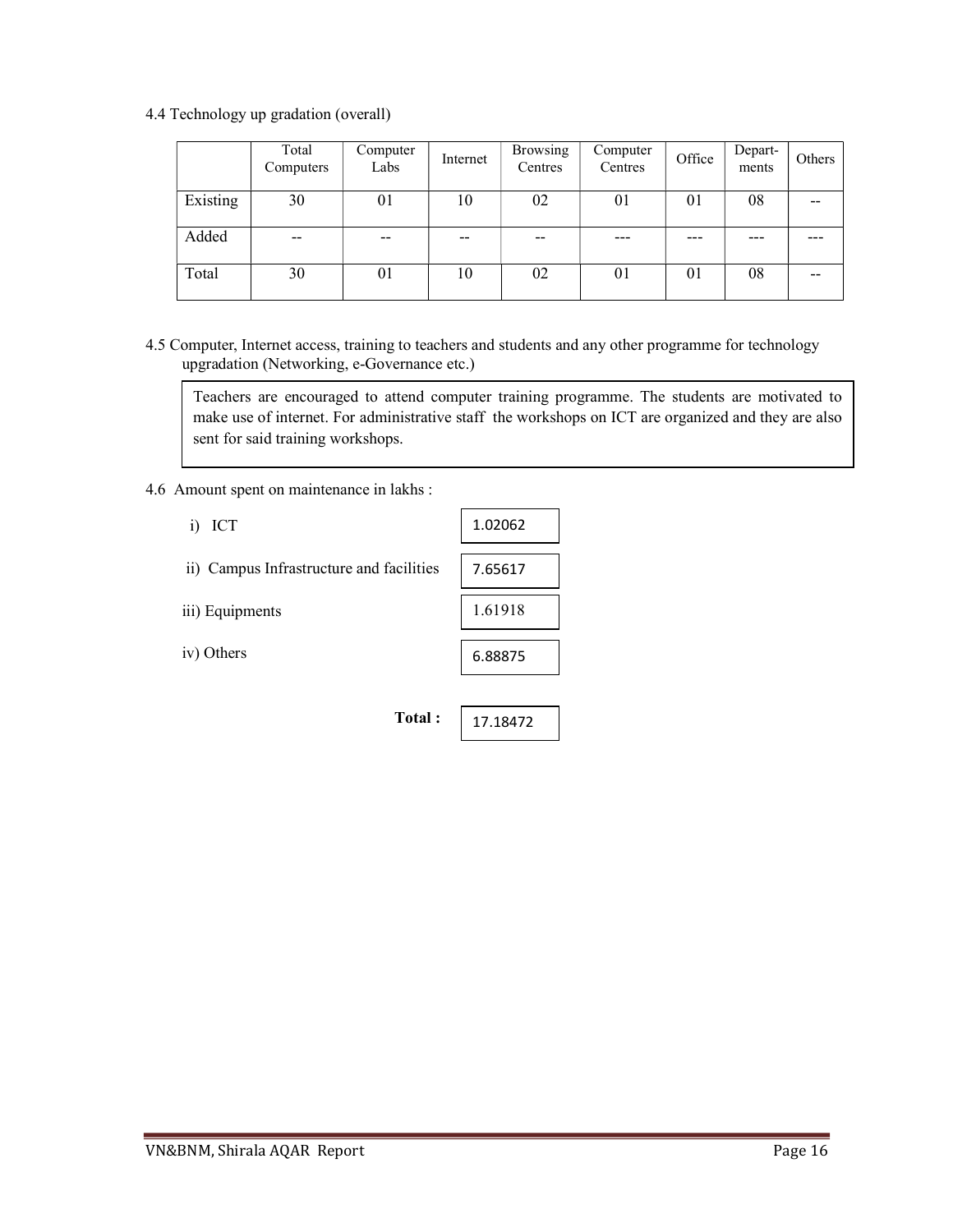### Criterion – V 5. Student Support and Progression

5.1 Contribution of IQAC in enhancing awareness about Student Support Services

IQAC tries to look after participation of the students on the qualitative programmes and services being conducted regularly.

5.2 Efforts made by the institution for tracking the progression

The institution conducts qualitative activities for the motivation of the students. For this the plan and the activities of IQAC are consulted regularly.

5.3 (a) Total Number of students

(b) No. of students outside the state



---

(c) No. of international students

Men  $473$   $50.42$  Women  $\mathrm{No}$  / % 50.42

|  | Λ |
|--|---|
|  |   |

 $UG | PG | Ph.D. | Others$  $938$  --- --- --- --

|         |    |           | Last Year  |                          |       |     |    |     | This Year |                                                    |       |
|---------|----|-----------|------------|--------------------------|-------|-----|----|-----|-----------|----------------------------------------------------|-------|
| General |    | $SC$ $ST$ | <b>OBC</b> | Physically<br>Challenged | Total |     |    |     |           | General   SC   ST   OBC   Physically<br>Challenged | Total |
| 741     | 69 | --        | 127        |                          | 938   | 928 | 38 | --- | 80        | 02                                                 | 1048  |

Demand ratio 1:15 Dropout % - 0.90 %

5.4 Details of student support mechanism for coaching for competitive examinations (If any)

|           | The centre for competitive examination is run effectively.   |  |
|-----------|--------------------------------------------------------------|--|
|           | The experts are invited for counselling and coaching for the |  |
| students. |                                                              |  |

No. of students beneficiaries

68

5.5 No. of students qualified in these examinations

| <b>NET</b><br>. | $---$                    | <b>DD</b> | $\overline{\phantom{0}}$ | GΑ            | $\qquad \qquad \cdots$ | $\mathbf{\tau}$<br>$\mathcal{L}$ 1 | $---$ |
|-----------------|--------------------------|-----------|--------------------------|---------------|------------------------|------------------------------------|-------|
| IAS/IPS etc     | $\overline{\phantom{0}}$ | State PSC | $---$                    | IDSC<br>UI DU | $\qquad \qquad \cdots$ | $\alpha_{\rm th}$<br>ັບເມບເວ       | -     |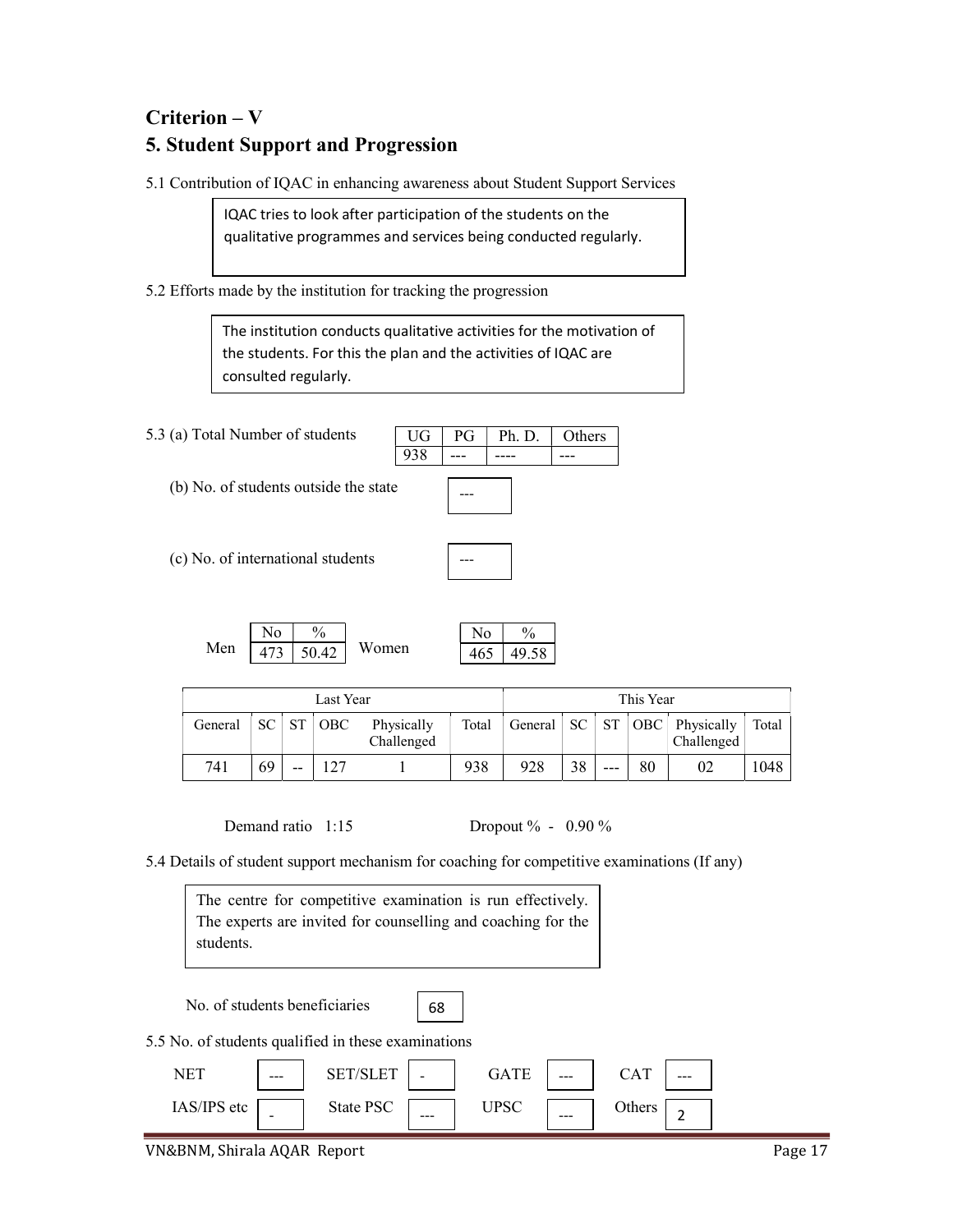5.6 Details of student counselling and career guidance

Through competitive examination centre counselling and career guidance session are organized. The students are motivated to attend the placement campus etc.

No. of students benefitted

95

5.7 Details of campus placement

|                                       | <b>Off Campus</b>                  |                                     |                           |
|---------------------------------------|------------------------------------|-------------------------------------|---------------------------|
| Number of<br>Organizations<br>Visited | Number of Students<br>Participated | Number of<br><b>Students Placed</b> | Number of Students Placed |
|                                       |                                    |                                     |                           |

#### 5.8 Details of gender sensitization programmes

The Mahila manch specifically looks after gender sensitization issues. Through cultural and extension activities the programme related to gender issues are organized.

#### 5.9 Students Activities

5.9.1 No. of students participated in Sports, Games and other events

| State/ University level                                        | 34                                                                      | National level             | International level |  |
|----------------------------------------------------------------|-------------------------------------------------------------------------|----------------------------|---------------------|--|
|                                                                | No. of students participated in cultural events                         |                            |                     |  |
|                                                                | State/University level $\sqrt{57}$                                      | National level $\Big $ --- | International level |  |
| 5.9.2                                                          | No. of medals /awards won by students in Sports, Games and other events |                            |                     |  |
| Sports : State/University level   $\vert$   National level   1 |                                                                         |                            | International level |  |
| Cultural: State/ University level   1                          |                                                                         | National level $\vert$ --- | International level |  |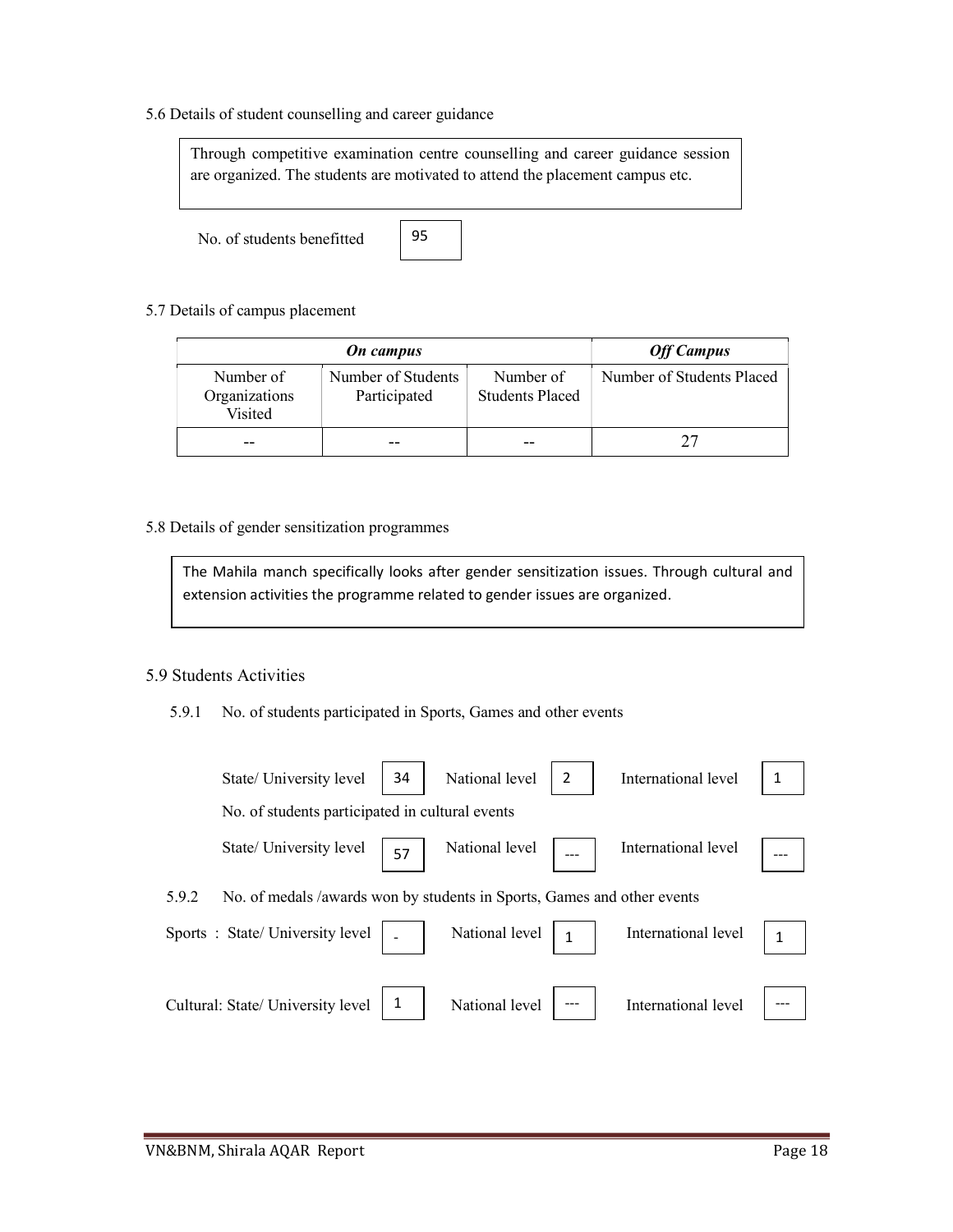### 5.10 Scholarships and Financial Support

|                                                                              | Number of<br>students | Amount |
|------------------------------------------------------------------------------|-----------------------|--------|
| Financial support from institution                                           |                       |        |
| Financial support from government                                            | 460                   | 166375 |
| Financial support from other sources                                         |                       |        |
| received<br>Number of students<br>who<br>International/National recognitions |                       |        |

### 5.11 Student organised / initiatives

| Fairs | : State/ University level $\Big $ --- $\Big $ National level $\Big $ --- $\Big $ International level $\Big $ --- $\Big $ |  |  |  |
|-------|--------------------------------------------------------------------------------------------------------------------------|--|--|--|
|       | Exhibition: State/ University level      National level      International level                                         |  |  |  |
|       | 5.12 No. of social initiatives undertaken by the students   02                                                           |  |  |  |

5.13 Major grievances of students (if any) redressed: No major grievances are recorded.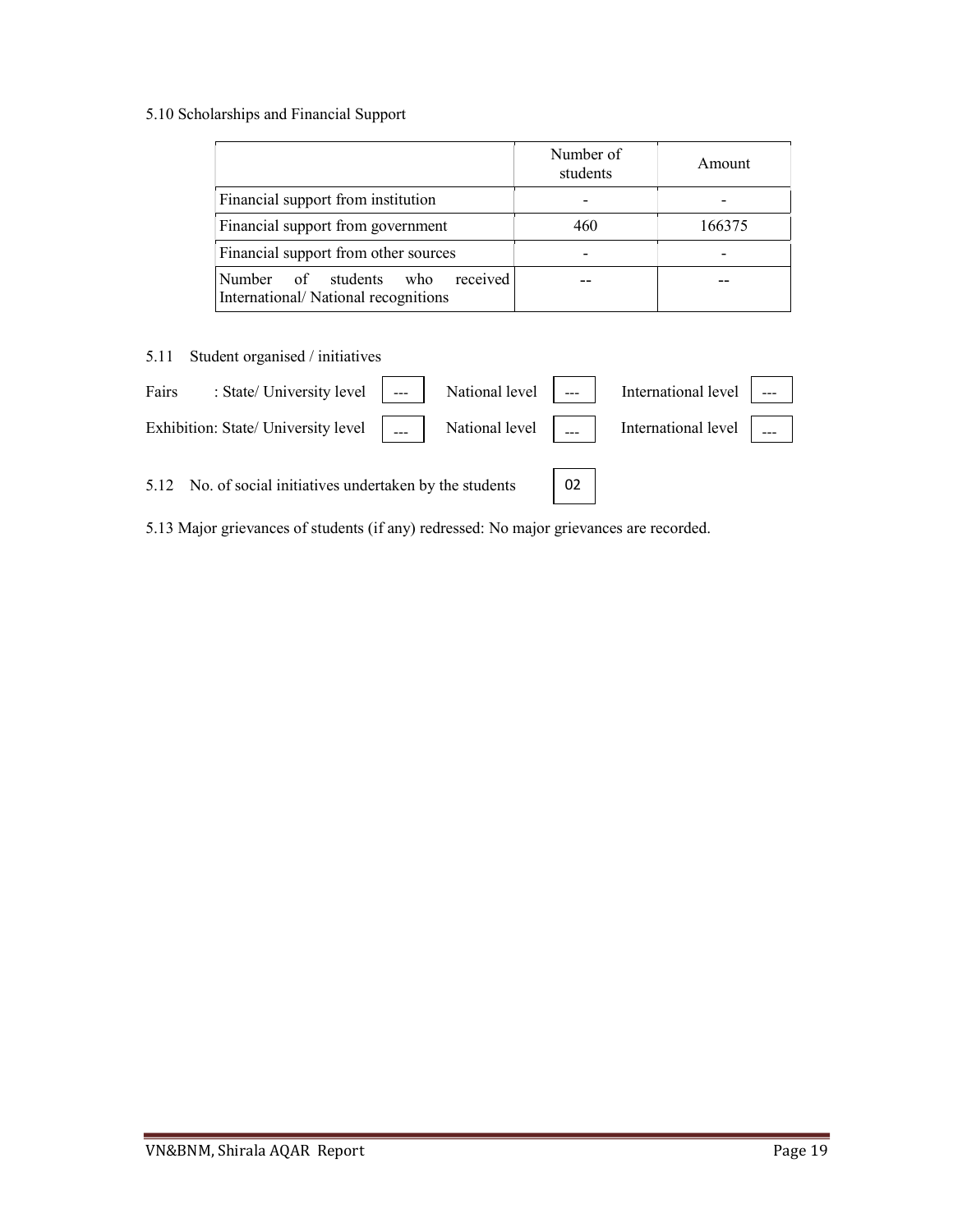### Criterion – VI

### 6. Governance, Leadership and Management

6.1 State the Vision and Mission of the institution

To attain ultimately balanced and integrated development of students' personality. To inculcate the sense of social awareness and patriotism among the students.

#### 6.2 Does the Institution has a management Information System

Yes, the institution has official management information system. The local management committee discusses the issues concerned. The principal acts as a liaison between management and the college.

- 6.3 Quality improvement strategies adopted by the institution for each of the following:
	- 6.3.1 Curriculum Development

College sincerely implements the curriculum prescribed by the affiliating university.

6.3.2 Teaching and Learning

The teachers are encouraged to make use of ICT in teaching. The students are motivated to go for internet access.

6.3.3 Examination and Evaluation

The university examination and evaluation is conducted seriously in healthy and sound atmosphere.

6.3.4 Research and Development

The teacher are encouraged and insisted for their active involvement in research activity. The students are also introduced to research culture by making them work on research projects.

6.3.5 Library, ICT and physical infrastructure / instrumentation

New books, study materials and ICT equipment are regularly added to the library. Laboratories and classroom are being gradually equipped by adequate facilities.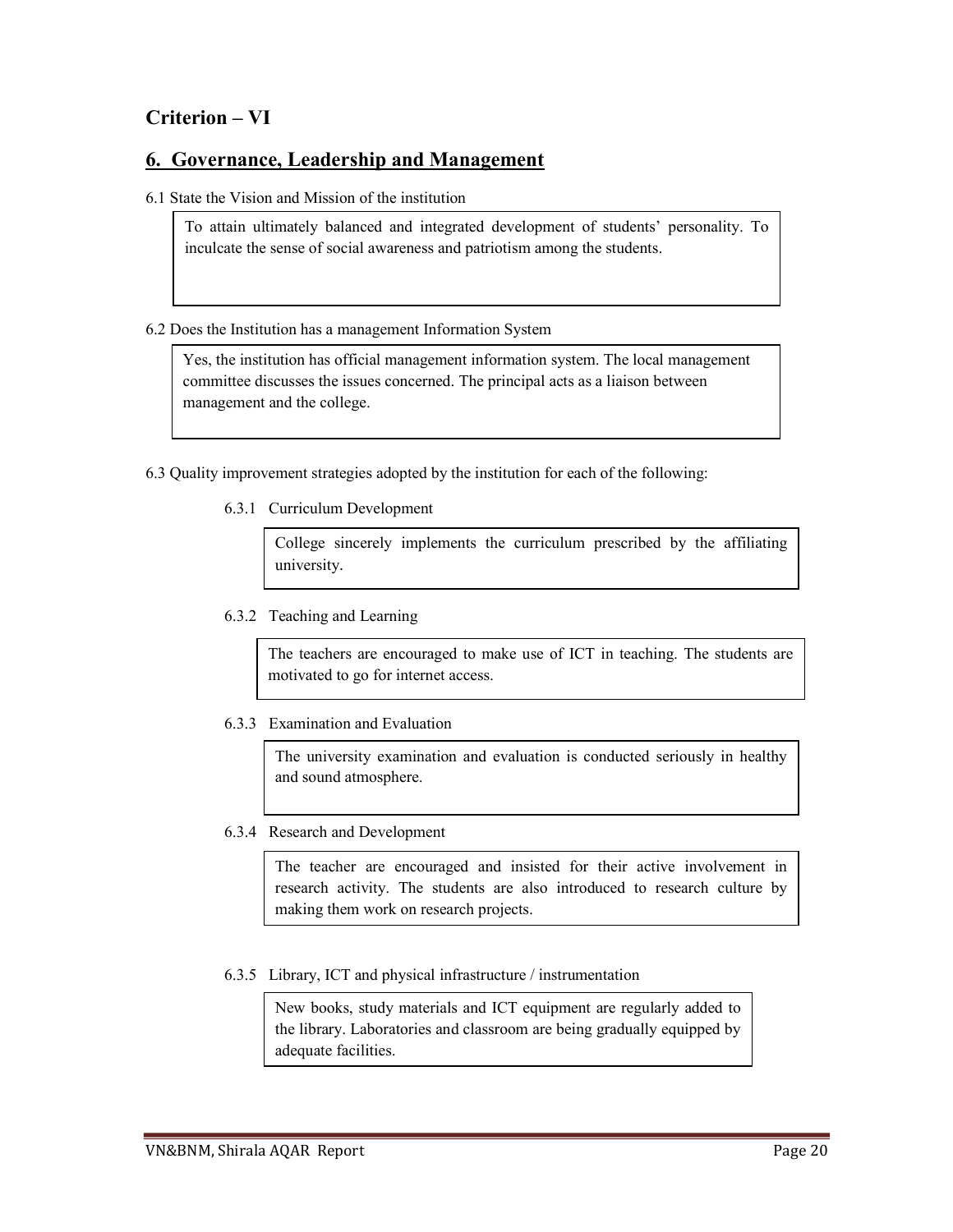6.3.6 Human Resource Management

The potential of teachers, students and all the stakeholders is utilised for overall development of the institution and the society.

6.3.7 Faculty and Staff recruitment

The recruitment of faculty and staff is done strictly following the rules and regulations of the government and affiliating university.

6.3.8 Industry Interaction / Collaboration

The college tries to established informal interaction and collaboration with nearby industrial units.

#### 6.3.9 Admission of Students

The process of admission is practiced strictly following the rules of government and university.

| 6.4 Welfare schemes for |  |
|-------------------------|--|
|                         |  |
|                         |  |

| Teaching        | Yes |
|-----------------|-----|
| Non teaching    | Yes |
| <b>Students</b> | Yes |

6.5 Total corpus fund generated

6.6 Whether annual financial audit has been done Yes  $\vert \checkmark \vert$  No  $\checkmark$ 

10000/-

6.7 Whether Academic and Administrative Audit (AAA) has been done?

| Audit Type     | External |                       | Internal |                |
|----------------|----------|-----------------------|----------|----------------|
|                | Yes/No   | Agency                | Yes/No   | Authority      |
| Academic       | Yes      | <b>NAAC</b>           |          |                |
| Administrative | Yes      | Patil &<br>associates | Yes      | Joint Director |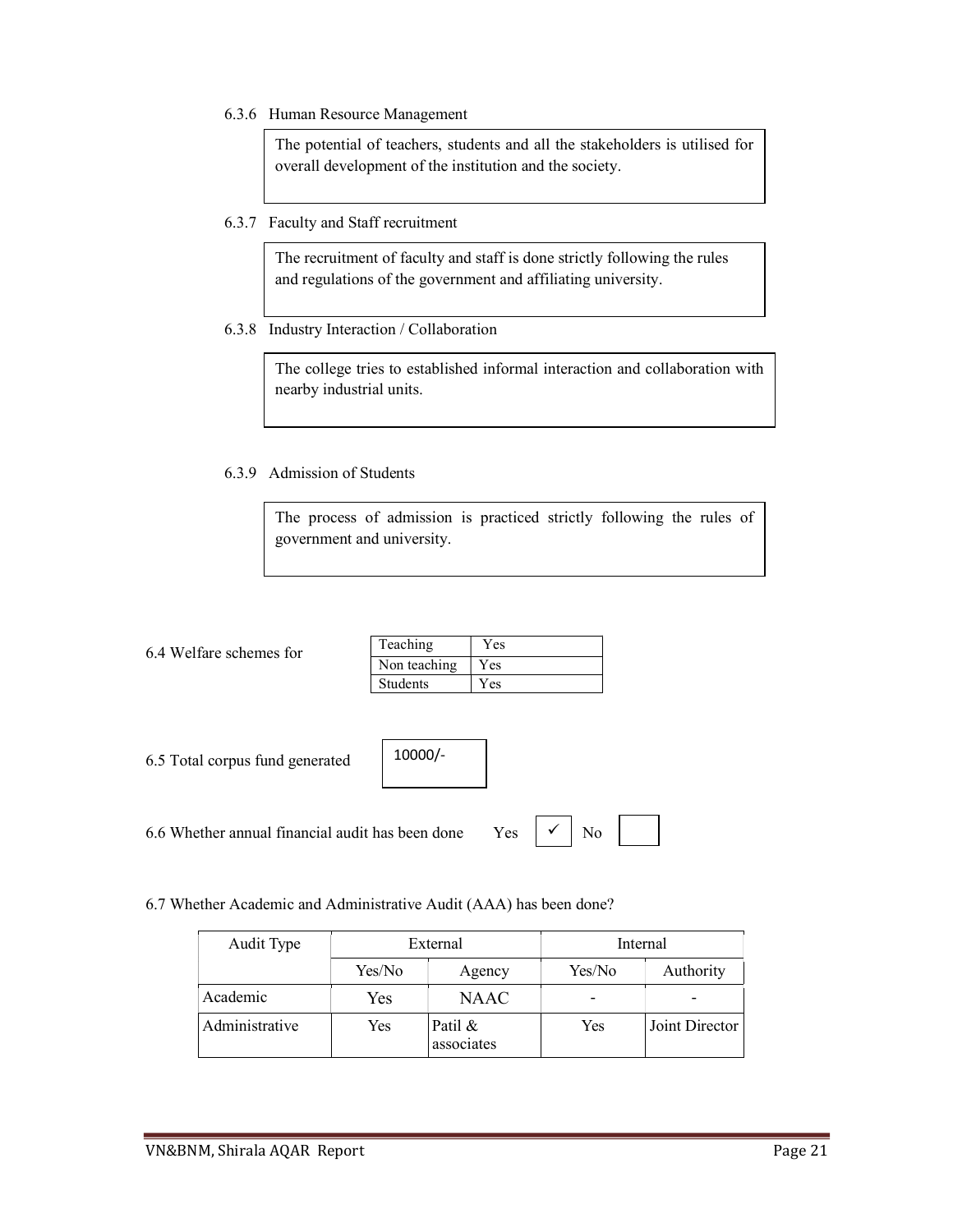6.8 Does the University/ Autonomous College declares results within 30 days?

| For UG Programmes<br>Yes. |  | $\sqrt{ }$ No |
|---------------------------|--|---------------|
|---------------------------|--|---------------|

 $\rm No$ 

For PG Programmes Yes

6.9 What efforts are made by the University/ Autonomous College for Examination Reforms?

 The university undertakes the exam reformation in accordance with the curriculum pattern opted.

6.10 What efforts are made by the University to promote autonomy in the affiliated/constituent colleges?

University motivates to implement the qualitative programmes in the

college

6.11 Activities and support from the Alumni Association

Alumni association has regular annual gathering. The association suggest

various development programmes. It also extends financial help.

6.12 Activities and support from the Parent – Teacher Association

The parent meetings are organized. The feedbacks from the parents are taken.

Their suggestion regarding qualitative programme are seriously considered

6.13 Development programmes for support staff

Training workshops are organized for support staff.

6.14 Initiatives taken by the institution to make the campus eco-friendly

Plantation programmes and lectures on environment protection are organized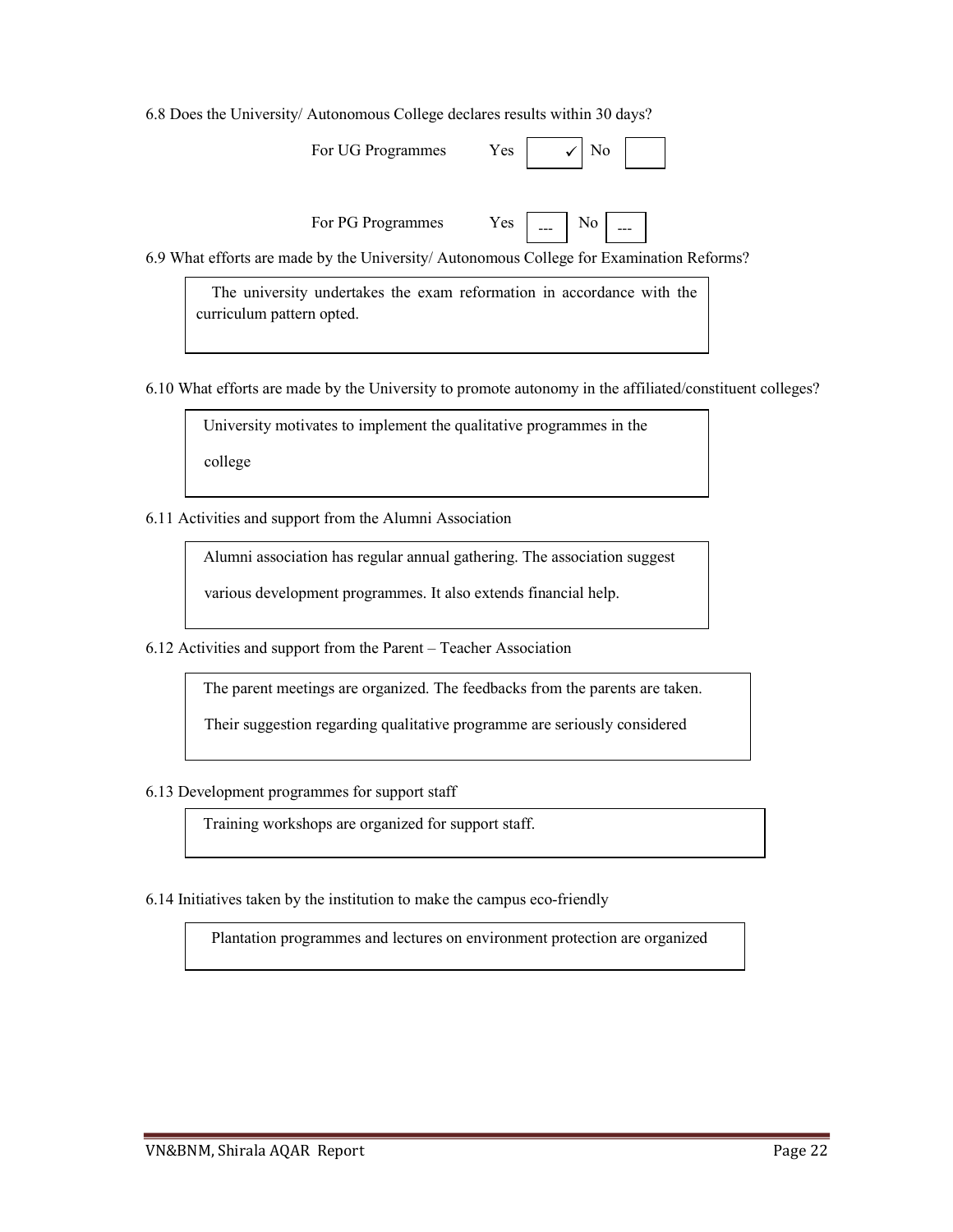### Criterion – VII

### 7. Innovations and Best Practices

- 7.1 Innovations introduced during this academic year which have created a positive impact on the functioning of the institution. Give details.
	- 1) Providing adequate infrastructure
	- 2) Strengthening the competitive exam centre.
	- 3) Motivated students to participate in extension and cultural activities
- 7.2 Provide the Action Taken Report (ATR) based on the plan of action decided upon at the beginning of the year
	- 1) IQAC meetings held periodically.
	- 2) The programmes suggested are carried out remarkably.
	- 3) Teaching learning, evaluation, cultural and extension activities did as per the plan

7.3 Give two Best Practices of the institution (please see the format in the NAAC Self-study Manuals)

- 1) The functioning of competitive exam and skill based certificate courses.
- 2) Extension activities undertaken by NSS, ANIS, Vivekvahini and Samajwadi Prabodhini.

#### \*Provide the details in annexure (annexure need to be numbered as i, ii,iii)

7.4 Contribution to environmental awareness / protection

- 1) Plantation and nourishment of the trees.
- 2) Pro- environment programmes organized on and off the campus.

7.5 Whether environmental audit was conducted? Yes

| No |  |
|----|--|
|----|--|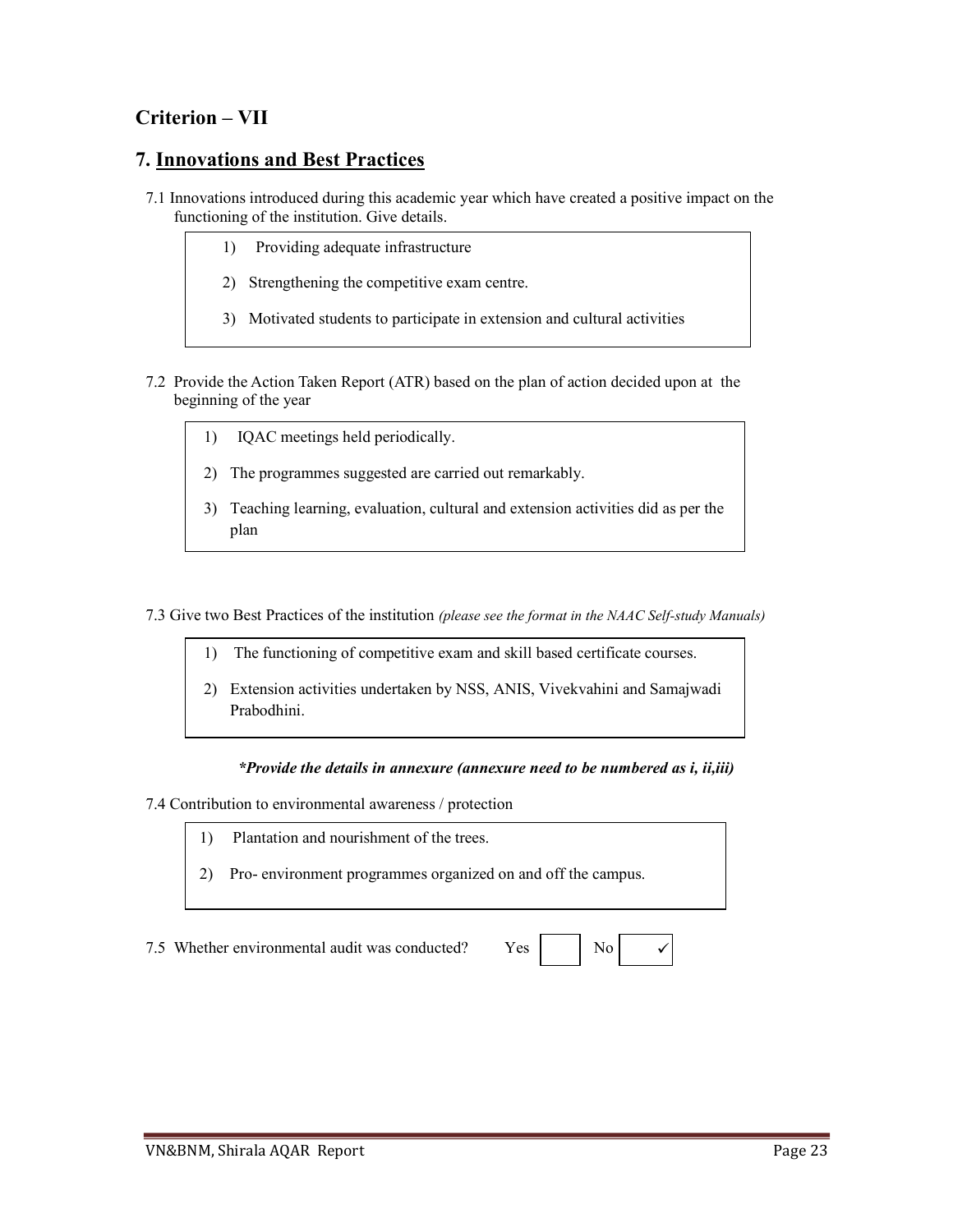7.6 Any other relevant information the institution wishes to add. (for example SWOT Analysis)

| Strength:           |                                                  |                                                                                                                         |  |  |  |  |  |
|---------------------|--------------------------------------------------|-------------------------------------------------------------------------------------------------------------------------|--|--|--|--|--|
|                     | 1) Self-financed certificate courses.            |                                                                                                                         |  |  |  |  |  |
|                     | 2) Effective competitive exam centre.            |                                                                                                                         |  |  |  |  |  |
|                     | 3) Functioning of extension forums.              |                                                                                                                         |  |  |  |  |  |
|                     | 4) Able teaching faculties and sincere students. |                                                                                                                         |  |  |  |  |  |
| <b>Weakness:</b>    |                                                  |                                                                                                                         |  |  |  |  |  |
|                     | 1)                                               | Inadequate separate infrastructure for the development of<br>skills oriented courses.                                   |  |  |  |  |  |
|                     | 2)                                               | Technical problems on the part of government and university<br>regarding recruitment.                                   |  |  |  |  |  |
|                     | 3)                                               | Minimum resources for the research activities.                                                                          |  |  |  |  |  |
| <b>Opportunity:</b> |                                                  |                                                                                                                         |  |  |  |  |  |
|                     | 1)                                               | Bringing rural students in the main stream of education.                                                                |  |  |  |  |  |
|                     | 2)                                               | Making our student financial, socially and academically able<br>and self-reliant.                                       |  |  |  |  |  |
|                     | 3)                                               | Imparting the skill based knowledge through the COCs in the<br>institution.                                             |  |  |  |  |  |
| Threat:             |                                                  |                                                                                                                         |  |  |  |  |  |
|                     | 1)                                               | To meet financial needs in endeavour of fulfilling the<br>requirement of existing infrastrcture and learning resources. |  |  |  |  |  |
|                     |                                                  |                                                                                                                         |  |  |  |  |  |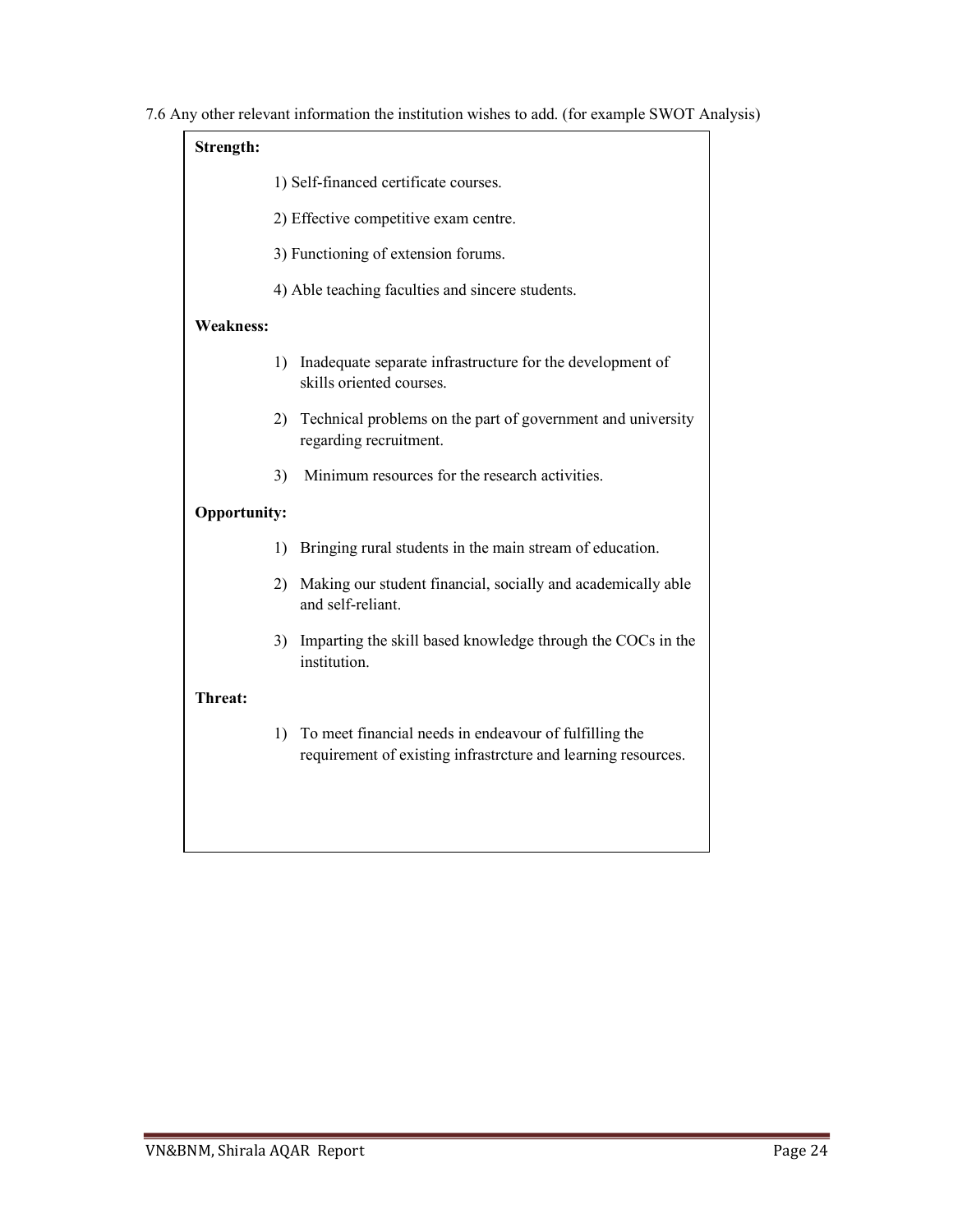#### 8. Plans of institution for next year

Providing extra facilities to the teachers and learners.

Complete computerization of the Library.

Providing maximum infrastructure for teaching and learning with ICTs.

Greenery campus with environmental awareness.

Avaling maximum funds for the infrastuctural development..

Name - Prof. A. K. Kate Name- Prin.Dr.U.S.Patil

Signature of the Coordinator, IQAC Signature of the Chairperson, IQAC

 $***$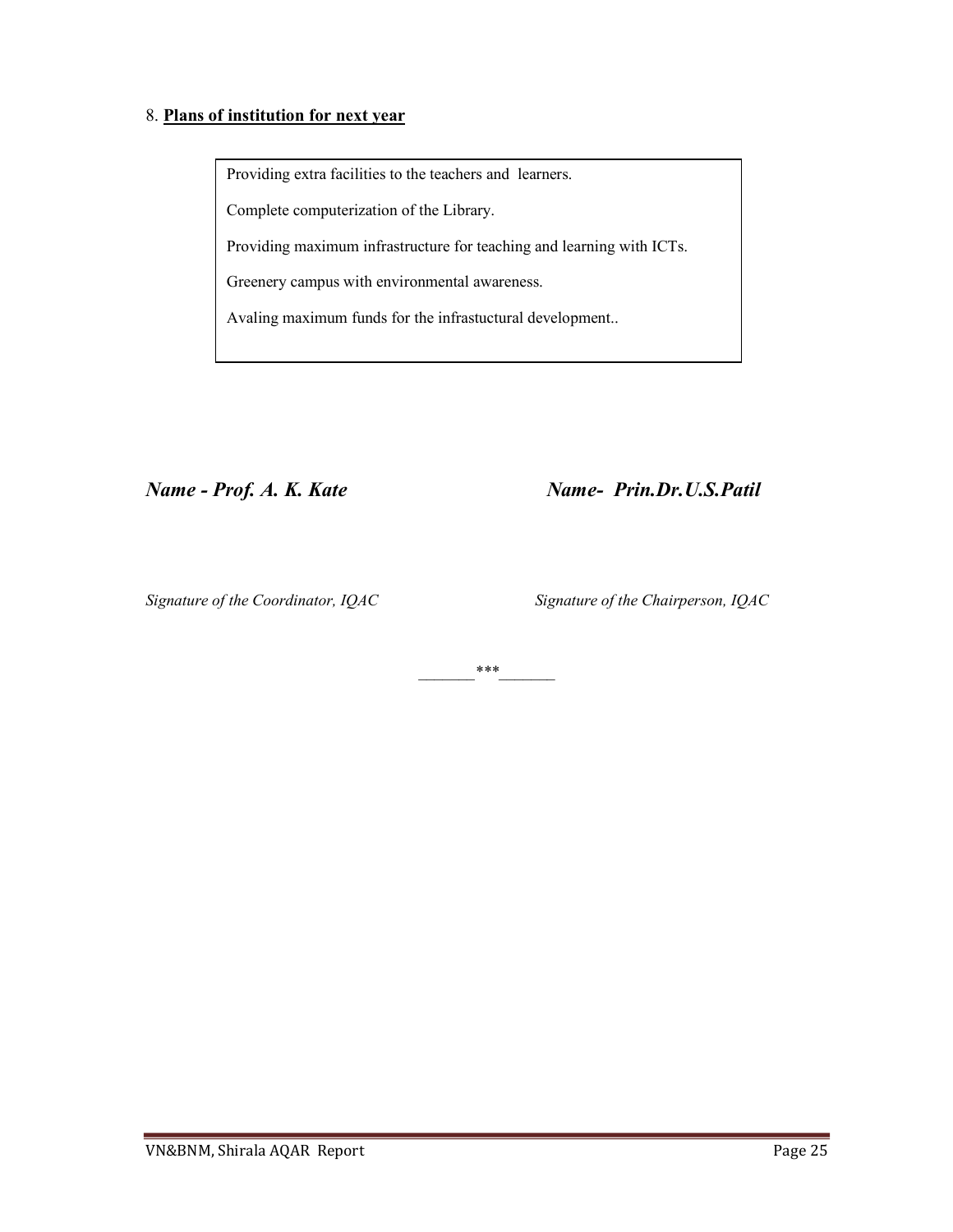### Anexure-1

Vishwasrao Naik Arts, Commerce and Baba Naik Science Mahavidyalaya, Shirala.

| Sr. No.                 | <b>Month</b>        | <b>Activities</b> / items                                                                |  |  |  |
|-------------------------|---------------------|------------------------------------------------------------------------------------------|--|--|--|
| 1                       | <b>June</b> , 2016  | <b>College Reopens</b>                                                                   |  |  |  |
|                         |                     | <b>Staff Meeting with Principal</b>                                                      |  |  |  |
|                         |                     | <b>Admissions</b>                                                                        |  |  |  |
|                         |                     | <b>Preparation of Time Table</b>                                                         |  |  |  |
|                         |                     | <b>Departmental Meeting</b>                                                              |  |  |  |
|                         |                     | <b>Meeting of Local Management Committee (LMC)</b>                                       |  |  |  |
| $\overline{2}$          | <b>July, 2016</b>   | <b>Staring of Teaching and Learning</b>                                                  |  |  |  |
|                         |                     | <b>Address of the Principal</b>                                                          |  |  |  |
|                         |                     | <b>Inauguration of various Activities: NSS, Cultural, Literary</b><br><b>Association</b> |  |  |  |
|                         |                     | <b>Meeting of Local Management Committee (LMC)</b>                                       |  |  |  |
|                         |                     | IQAC (1 <sup>st</sup> meeting)                                                           |  |  |  |
| $\overline{\mathbf{3}}$ | <b>August, 2016</b> | <b>Independence Day</b>                                                                  |  |  |  |
|                         |                     | <b>Formation of student Council</b>                                                      |  |  |  |
| $\overline{\mathbf{4}}$ | September, 2016     | <b>Teachers Day</b>                                                                      |  |  |  |
|                         |                     | <b>Hindi Divas (Day)</b>                                                                 |  |  |  |
|                         |                     | Death Anniversary of Late Vishwasrao Naik (Bhau)                                         |  |  |  |
| 5                       | October, 2016       | Celebration of Gandhi Jayanti                                                            |  |  |  |
|                         |                     | Celebration of Birth Anniversary of Late Vasantrao Naik<br>(Baba)                        |  |  |  |
|                         |                     | <b>IQAC</b> (II meeting)                                                                 |  |  |  |
|                         |                     | <b>University Examination</b>                                                            |  |  |  |
|                         |                     | <b>Term End</b>                                                                          |  |  |  |

## Internal Quality Assurance Cell (IQAC) Academic Calendar 2016-2017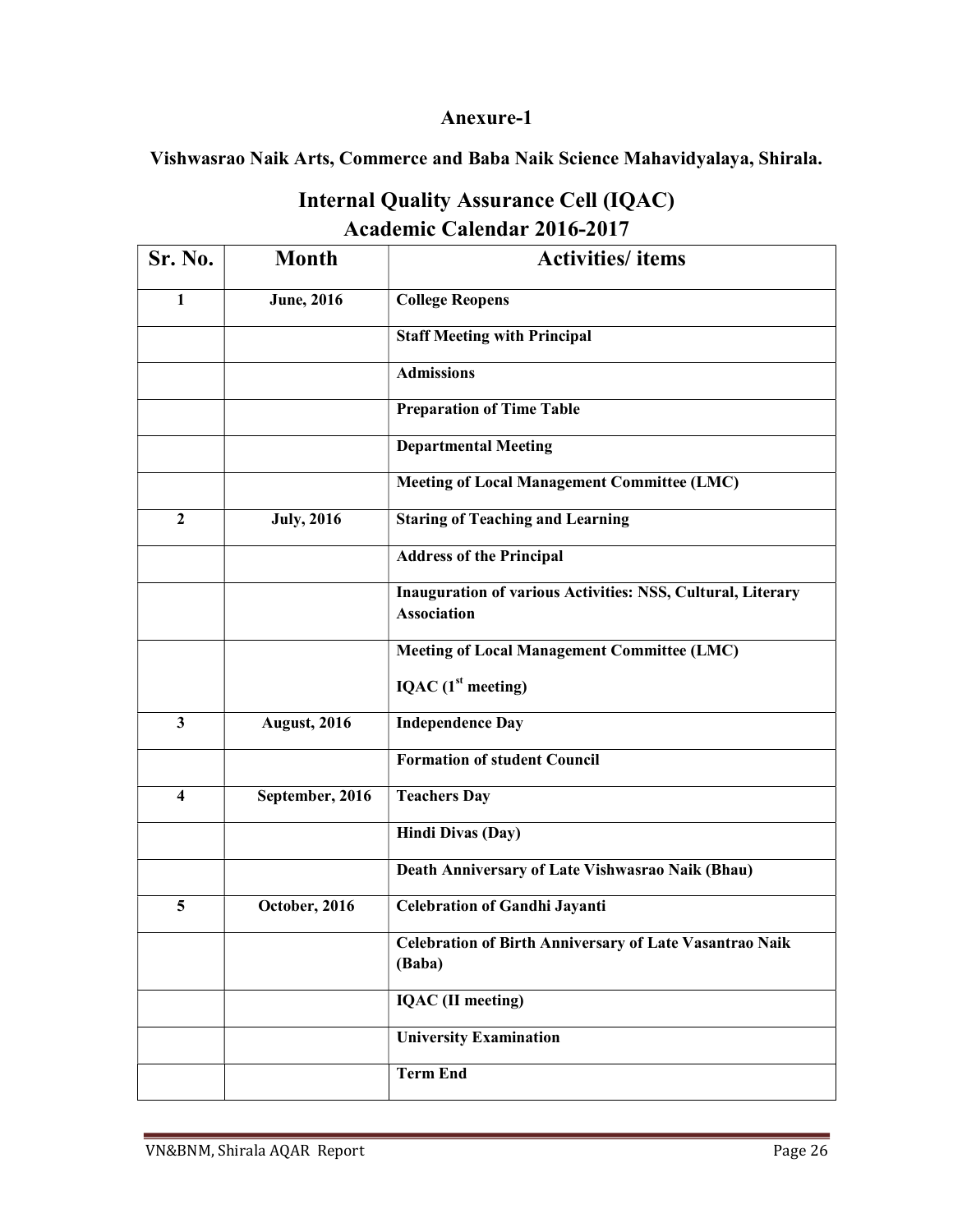|                |                     | <b>NSS Camp (University Level)</b>                             |  |  |  |
|----------------|---------------------|----------------------------------------------------------------|--|--|--|
| 6              | November, 2016      | <b>College Restarts (for second semester)</b>                  |  |  |  |
|                |                     | <b>IQAC Activities: For Students, Faculty and Non Teaching</b> |  |  |  |
|                |                     | <b>Various Departmental Activities/ programmes</b>             |  |  |  |
| $\overline{7}$ | December, 2016      | <b>Educational Tours</b>                                       |  |  |  |
|                |                     | <b>IQAC</b> Activities                                         |  |  |  |
|                |                     | <b>Lead College Activities</b>                                 |  |  |  |
| 8              | January, 2017       | <b>Annual Social Gathering</b>                                 |  |  |  |
|                |                     | <b>Traditional Day</b>                                         |  |  |  |
|                |                     | Celebration of 26 <sup>th</sup> January                        |  |  |  |
|                |                     | IQAC meeting $(3rd meeting)$                                   |  |  |  |
| 9              | February, 2017      | <b>National Science Day</b>                                    |  |  |  |
|                |                     | 12 <sup>th</sup> Std. Exams                                    |  |  |  |
|                |                     | <b>Review of Syllabus</b>                                      |  |  |  |
|                |                     | <b>Visit of NAAC committee</b>                                 |  |  |  |
| 10             | <b>March</b> , 2017 | University Examination (2 <sup>nd</sup> Semester)              |  |  |  |
|                |                     | Farewell function of B.A./B.Com./B.Sc. III classes             |  |  |  |
|                |                     | <b>Local management meeting</b>                                |  |  |  |
| 11             | <b>April, 2017</b>  | <b>Review of Research Activities</b>                           |  |  |  |
|                |                     | <b>Examination Work (assessment and Moderation) by Faculty</b> |  |  |  |
|                |                     | <b>Staff Meeting with Principal</b>                            |  |  |  |
|                |                     | <b>IQAC</b> Meeting (4 <sup>th</sup> Meeting)                  |  |  |  |
| 12             | May, 2017           | 1st May, Maharashtra Day Celebration                           |  |  |  |